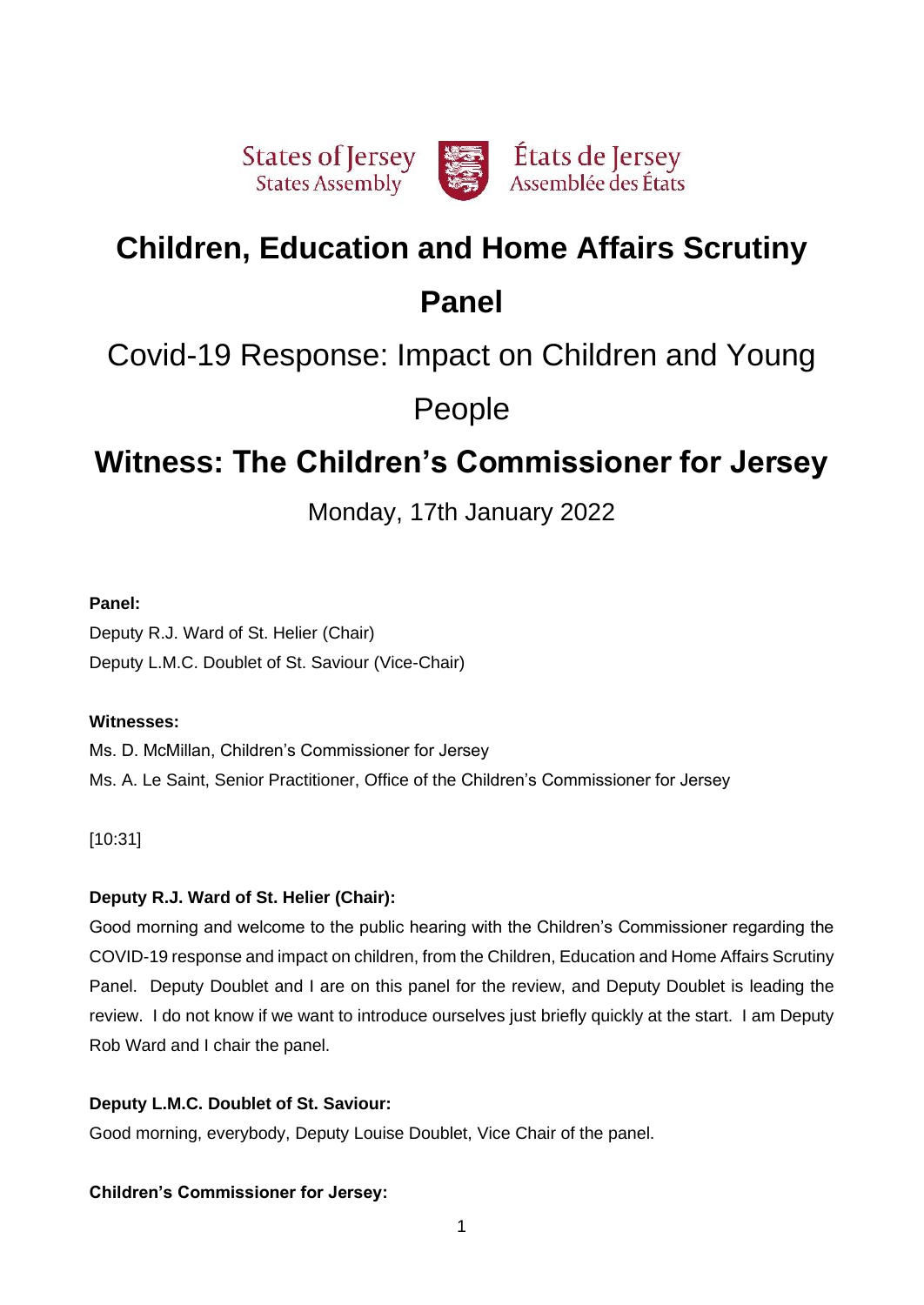Good morning. My name is Deborah McMillan and I am the commissioner for children and young people in Jersey.

#### **Deputy R.J. Ward:**

Is there anyone else who wants to introduce themselves who will speak, perhaps?

## **Children's Commissioner for Jersey:**

Deputy Ward, may I also ask Andrea Le Saint to introduce herself, who is supporting me this morning?

#### **Deputy R.J. Ward:**

Of course.

# **Senior Practitioner, Office of the Children's Commissioner for Jersey:**

Good morning. I am Andrea Le Saint. I work for the Office of the Children's Commissioner.

#### **Deputy R.J. Ward:**

Okay. Good morning, welcome. I will start with some general questions. You provided an overview of some of the key issues facing children and young people as a result of the pandemic in your submission to the panel. What issues would you say have had the greatest negative impact on children and young people?

# **Children's Commissioner for Jersey:**

It is clear that the pandemic has had a huge impact on everybody, and particularly on Island life. Life has changed for all of us, but I think it is also clear that because of the measures introduced by the Government that has impacted more greatly on children and young people. We can talk about the reasons why later, but certainly what we have seen is children's mental health has really struggled during this period, children's physical health because they have not been able to access clubs and activities that they would normally do in school together. Their rights to education have been severely impacted during the time not just when schools closed formally but even today as children and young people are out of school because they are in isolation, either because they have COVID or they have been contact traced. Also, children's rights to play and leisure: as we know, a lot of play areas were closed down. Leisure activities did not open up for a long time; for example, swimming. We also know that children's right to an adequate standard of living has been severely impacted. In fact, the Jersey Government's own opinions and lifestyle research has shown a considerable amount of families have struggled financially during COVID and that has an impact on them being able to provide for their children. We have also seen violence against children increase, particularly in the area of domestic abuse, which has risen disproportionately to any other time. We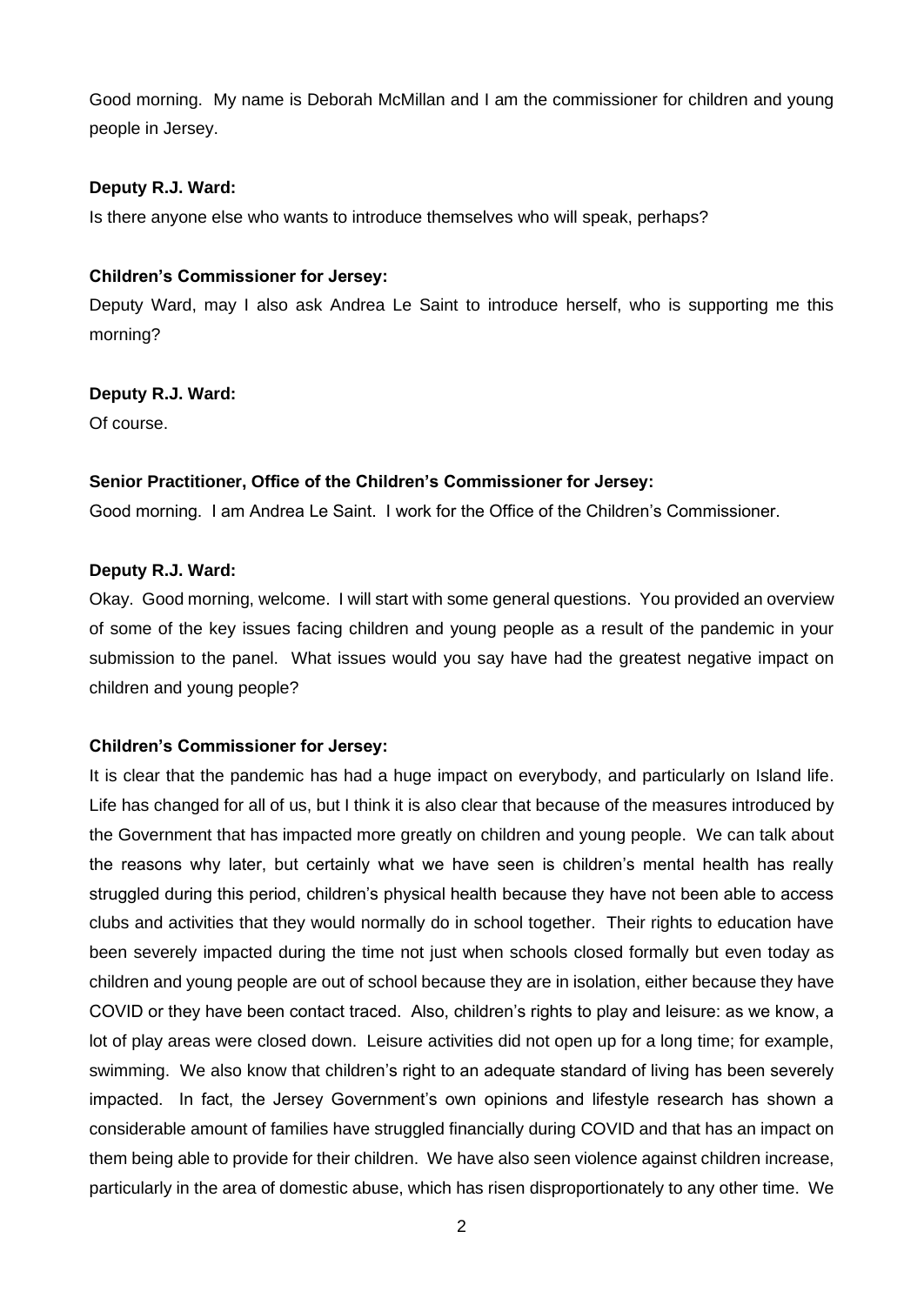have also seen children being discriminated against. If I was to be asked which 3 main areas in which children have struggled most, it is their mental health and access to healthcare, their access to education, and juvenile justice and deprivation of liberty.

#### **Deputy R.J. Ward:**

Thank you. In your submission, you explained that a number of issues had been identified through your own casework on disability, basic health and welfare. What is the impact of these issues in particular, do you think, that you have seen through the casework that you undertake with individuals?

#### **Children's Commissioner for Jersey:**

Yes, and just to explain for those that might be listening, the Office of the Children's Commissioner has a role under the law to receive enquiries and complaints from children or adults that support children where they feel that their rights have not been upheld. What we saw, and Andrea can talk about this in a moment, is that we had a massive increase in the number of those received from children and parents about violations of their rights from the start of the pandemic. In fact, the scale of increase in our enquiries and complaints was around 24 per cent. In quarter 2 of 2020, and that is just when we went into lockdown, we saw the largest spike in enquiries. Those enquiries were mostly about education and the impact on restrictions of access for children. Now, that is not just about the digital divide but there are other issues as well. So, 43 per cent of our enquiries were about that, but others were about health, financial concerns, contact tracing, isolation and access to leisure and childcare. Andrea, I do not know if there is any more that you want to add to that?

#### **Deputy R.J. Ward:**

Are you ... please do if you want to, carry on.

#### **Senior Practitioner, Office of the Children's Commissioner for Jersey:**

At 2 years in I am still not au fait with the technology, sorry. I think as well it was particularly around access to equipment to be able to learn at home. We know that; that was put in the public domain as well. What we have also seen recently is around vaccine and the impact of not being able to uptake a vaccine and the requirements for isolation currently for children and young people. Those are the complaints that are coming through currently. Yes, on mental health, our survey certainly highlighted the detrimental impact on mental health of children and also indicated an increase in some safeguarding concerns for those children at home as well. Deborah has provided you with a pretty comprehensive list of the casework that has come through. We did see an exponential rise in the number of juvenile justice enquiries that came to us and increased deprivation of liberty. I think that is probably a brief overview Deborah has provided you quite comprehensively there.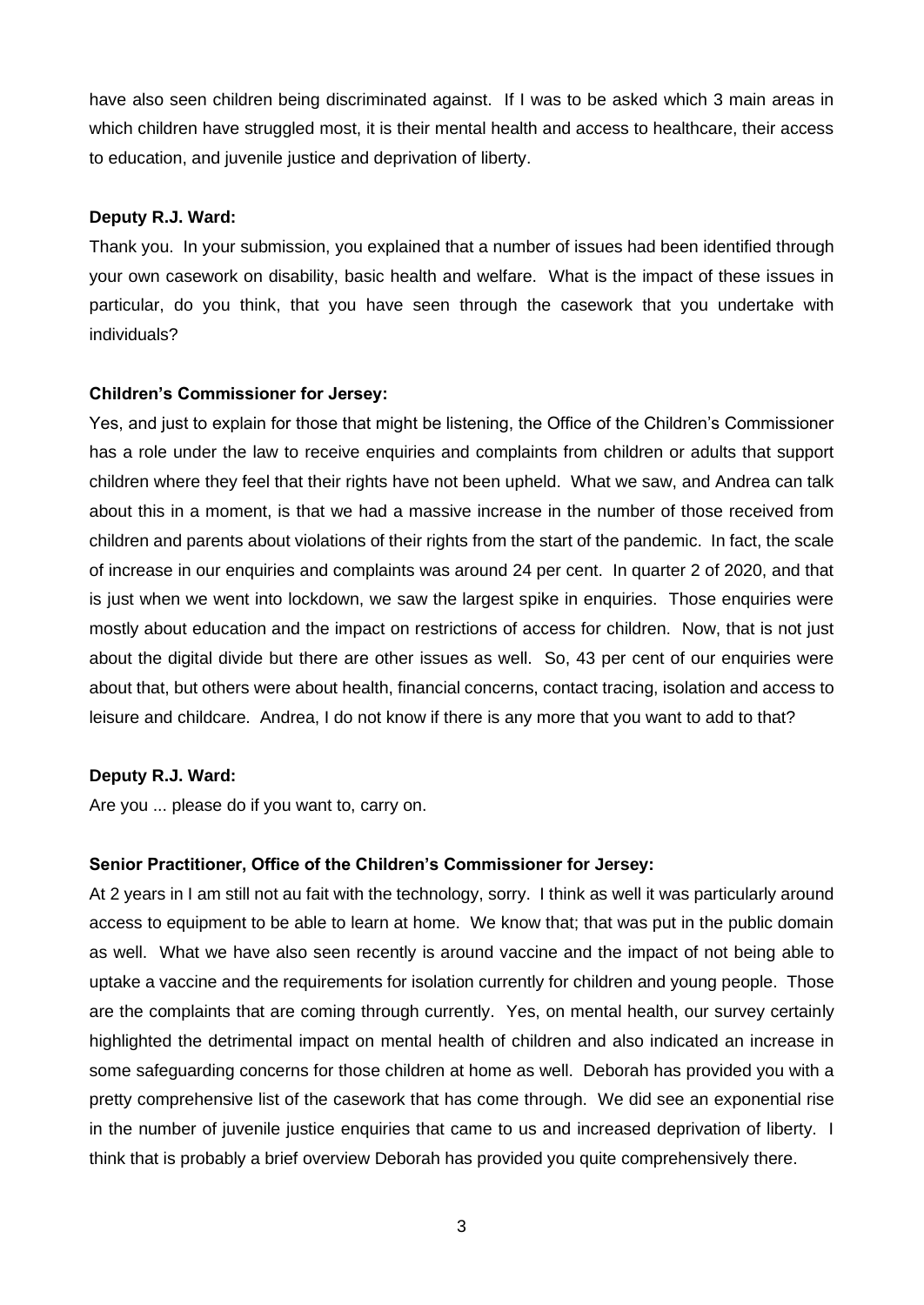#### **Deputy R.J. Ward:**

Can I ask in terms of the pandemic itself, some of these issues, were they already existing but were ... what is the word? Amplified, perhaps, by the pandemic? So, for example, in terms of welfare and basic welfare, I am thinking about facilities at home, whether there is space for children at home, given housing situations that we know exist. I am going to ask perhaps an impossible question to answer. Can you say in any way how much they were amplified? Could you put not a quantity but an effect on it? For example, it showed double the amount of children who suddenly were at real risk of ... that may not be a useful thing to do but perhaps it is just the way my mind works, but in some way to look at the size of the issue that has arisen, I suppose.

#### **Children's Commissioner for Jersey:**

If I start, Andrea, and then you can add in from casework. There are some areas where we know there were already issues and the pandemic has exacerbated those. So, for example, children's mental health, particularly access to services such as C.A.M.H.S. (Child and Adolescent Mental Health Services), it was difficult before the pandemic; it has become much, much worse. However, there are other areas which were not so much an issue before the pandemic but suddenly have been. One of those is the increase in children experiencing the impact of domestic abuse. Domestic abuse happened pre-pandemic and over the years the rate has been quite consistent, but what we saw is if you compared January to March 2019 to January to March 2020, domestic abuse rose by 49 per cent. That is huge. We estimate that that means about 3,500 children living in a Jersey household where domestic violence or abuse is present. If you imagine a typical classroom of 25 children that we have in Jersey, that means 6 of them on average will be witnessing domestic abuse. So that is one example where it was consistent up until the pandemic and has seen a massive rise. The other area is around juvenile justice. What we saw there was an incredible increase in the amount of children within the juvenile justice field. So what, for example, we saw was that since, I suppose, the last 10 years, up to 2019, the number of children being arrested year on year just fell and fell and fell and that was a good story. But during 2020 the rate of arrests of children and young people increased by 104 per cent, which again is massive. It is not necessarily related to the pandemic because they were not being arrested for pandemic-type crimes. So, we need to understand more about why there has been a spike in the number of children being arrested. Equally, we saw an increase in the number of children being stopped and searched by police. Again, over the past few years the rate of children and young people being stopped and searched has been reducing. In 2019 it was just 35 throughout the whole year. In 2020, it was 257. The police cannot tell us the exact reasons why these children were stopped because, although they have that data, they do not have it in a way that enables them to share it more easily. Again, that is a huge concern and we do know that during this period a child under the age of 18 was arrested, was detained and charged for breaching isolation regulation. So, as you can see, they are just some examples of existing conditions that were exacerbated and others that are new, and those new ones are where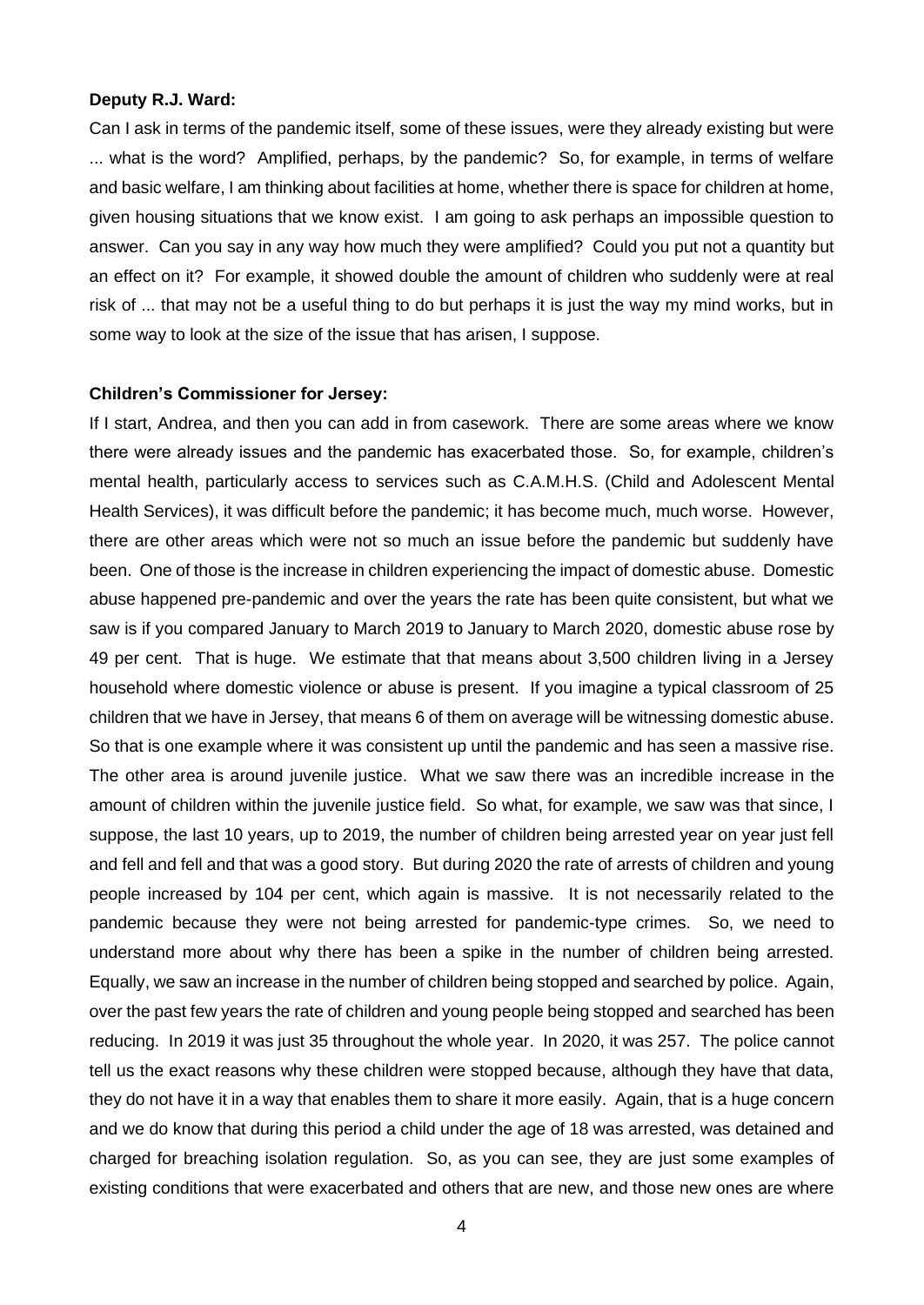we need to try and find out why and what has happened. Andrea, do you have more to add to those?

# **Senior Practitioner, Office of the Children's Commissioner for Jersey:**

I think as well what we saw in the pandemic was obviously we had the introduction of Meadow View. So we had an increase in the number of children who were detained for their mental health that we did not previously have. Also, we know that there were some under-18s who were placed at Orchard House last year as well. Yes, just to add that.

# **Deputy R.J. Ward:**

Do you think that is again the lack of facility beforehand, the lack of provision beforehand, was just laid bare, so to speak, when the pandemic hit and we suddenly had this significant change to our lives, which none of us have encountered before? Therefore, it just exposed those inadequacies. Moving on, the next question I was going to ask was what the greatest positive impacts have been, if there have been any.

# **Deputy L.M.C. Doublet:**

Sorry, Chair, before you move on, could I just ask a follow-up question to something that was being discussed?

# **Deputy R.J. Ward:**

Yes, please do.

# **Deputy L.M.C. Doublet:**

I was interested in the figures that, Deborah, you mentioned about the stop and search and the huge rise in children being stopped and searched. I wondered, given the fact that you have not been given the full data there, have you been able to do any analysis or do you have any insight into perhaps the culture within the police? I am just wondering about since the onset of the pandemic with a sudden influx of new powers, et cetera, being given to the police, is there anything about the culture within the police force and how they are interacting with young people that you have noticed is different since the start of the pandemic?

# **Children's Commissioner for Jersey:**

We have been working really closely with the States of Jersey Police and have been supported by their analysts to be able to scrutinise their data. I am really thankful for the Chief of Police to enable us to do that.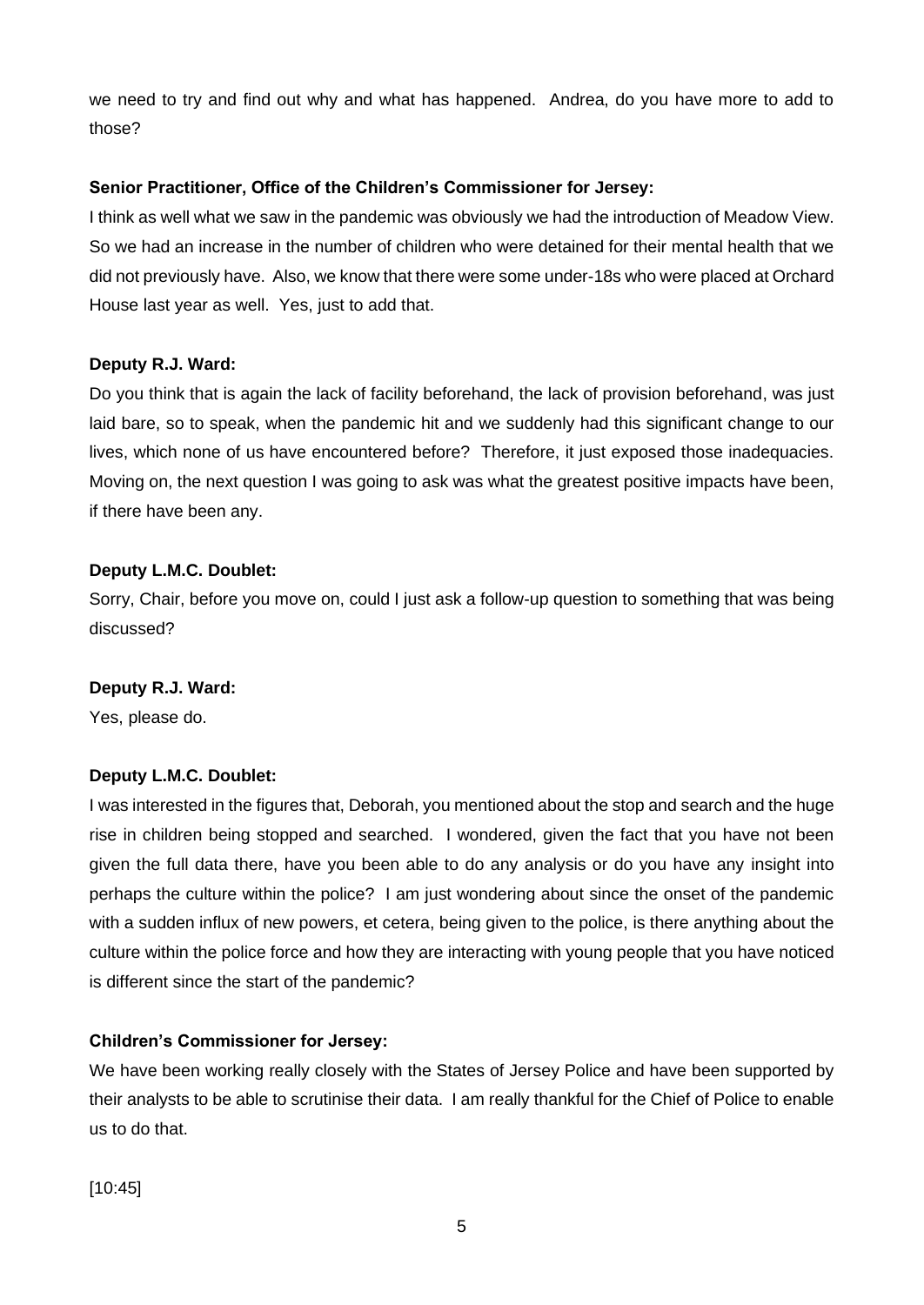We have been able to offer some advice about where they should scrutinise their data because numbers are one thing, what you have to do is understand the story behind it. So they are now starting to look at the data in terms of, for example, ethnicity or heritage of the children being stopped, as well as their ages, as well as the reasons. Once that work has been completed we will have more of an idea about what might be going on but, of course, in terms of the culture, that is something that you would have to ask the Chief of Police. I think there is a difference between the States of Jersey Police and the Honorary Police because, of course, the Honorary Police do know our young people. They know where they go and hang out in their parishes. For example, I have spoken to Connétable Mike Jackson who has been able to talk to me about how his Honorary Police know the children, they find them on the beaches, they have a word and that seems to work quite well. So I think it is too early for us to say what has been happening except that it is a concern.

#### **Deputy L.M.C. Doublet:**

Thank you. Do you have any ideas of what you think could be done to perhaps improve the relationship between police and young people or improve that culture there?

#### **Children's Commissioner for Jersey:**

Yes. My team have been leading on a piece of work where we have been talking to young people who have been caught up in the justice system. We have asked them for their advice and some of that features in my recently published report on parish hall inquiries. Young people have been very insightful and they have said that first of all they need to be listened to and they need to be treated with respect and dignity, as we do with anybody who has been caught up in the justice system. They also talked about training, how they felt that police officers, whether they were Honorary Police or States of Jersey Police, needed more training to understand young people. You will understand, Deputy Doublet, the development of the child's brain and how that might impact in teenage years. So I am really pleased to hear that the States of Jersey Police and now the Probation Service have committed to training their officers on trauma-informed policing and practice, which is great news. Young people have also suggested that they learn about crime and punishment, particularly the process in Jersey which is unique and distinct, in school because they are saying: "We do not know what happens." There were a number of recommendations and I certainly would recommend having a read of those.

**Deputy L.M.C. Doublet:**

Thank you.

# **Deputy R.J. Ward:**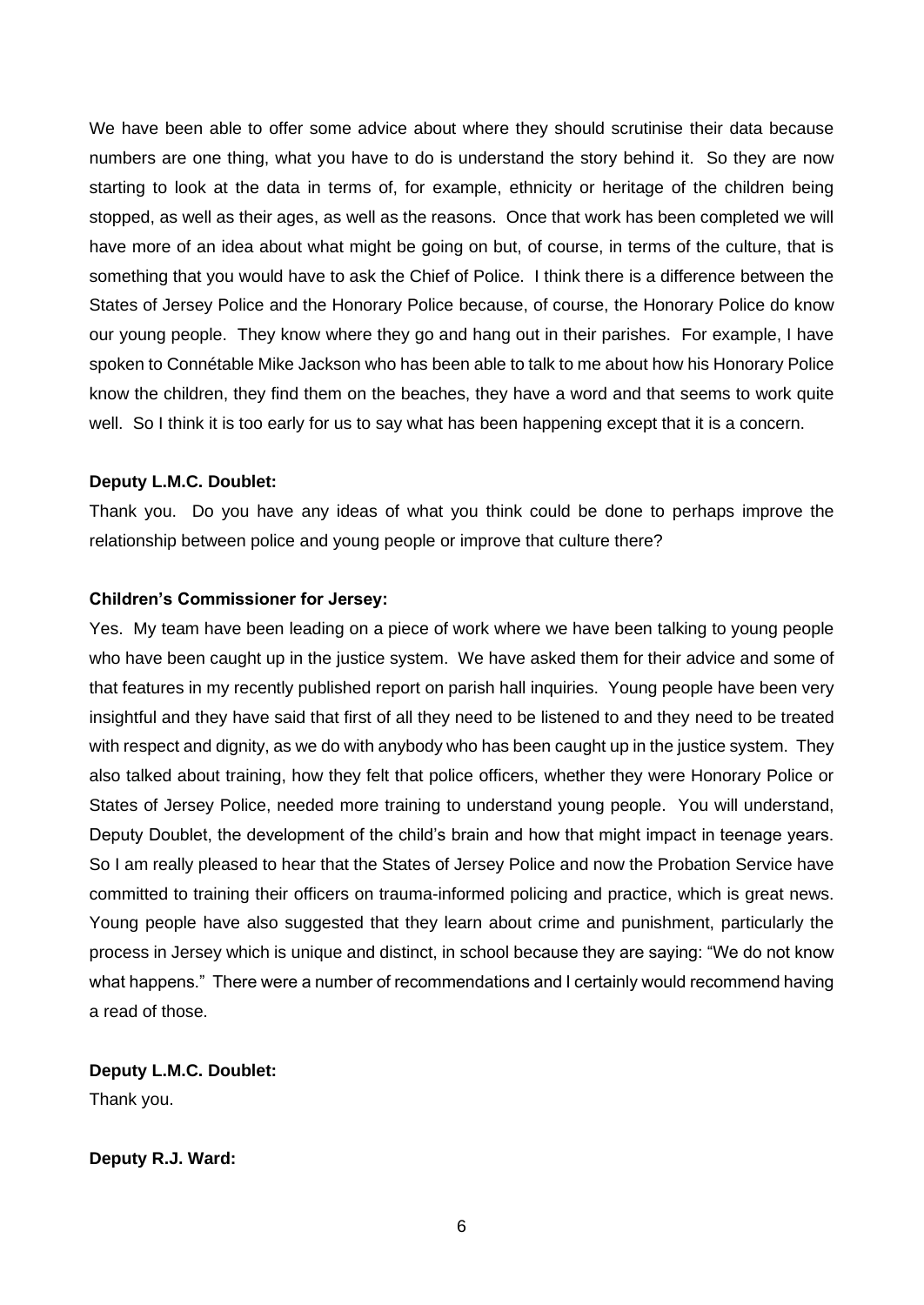The question I was going to ask leads on from that in terms of I suppose I can put it in the way of saying what positives could there have been from the pandemic, perhaps for children in some ways? I am guessing more time with families might have been one of them, but also in terms of learning. What positives could we take away in terms of the learning from what has been uncovered in our society that would be particular to children as we move forward and hopefully move out of this pandemic sooner rather than later? Let us be honest, we all want that.

#### **Children's Commissioner for Jersey:**

I think there have been a number of positives for children and young people. One of them, for example, is children's access to support when they are feeling that their mental health and wellbeing is poor. Pre-pandemic young people were telling us they did not want a face to face meeting with a counsellor. They did not like knocking on the school door to go and see the counsellor or walking down the "corridor of shame", as they put it. They did not like having a telephone conversation. They were saying: "Can we just not text somebody and get some advice?" Prepandemic we were told that that was not possible, but what was really good to see is pretty much straight away after the pandemic struck the Jersey Youth Service transformed their youth enquiry service to be an online service and received massive numbers of calls. That is great because that is exactly what young people wanted. I am pleased to see that that is continuing, although it has moved back to predominantly a face to face service. That is something perhaps that we need to consider because that is what children are asking for. However, the Government of Jersey have also now put in place a new service called Kooth, K-double O-T-H, and this is an online service that young people can access, so that is a good thing. We also saw that for some young people ... and in a way it is desperately sad because in our survey we read young people telling us that at school they were bullied and their rights were violated and they were often upset at school and being home was nice because they were away from the bullies. I would not say that is a good thing. It highlighted an issue but it did give them a bit of respite. We have also seen, for example, the Jersey Child Care Trust have published data on early development goals for toddlers. What we have seen during the pandemic is because toddlers have been at home with mum and dad or whoever their carers are, that they have performed much better than previous years in the main in terms of language acquisition and some of those early development goals. But, of course, while some have done very, very well because they have had that closer connection to their parents and carers, others growing up in flats where there is multiple adults living there, where they have not had access to space, particularly outdoor space, we have seen their well-being struggle. So it has been a tale of 2 halves, really. Some children have thrived with online education and their schools have stepped up and been able to provide that content very well. Other schools struggled to provide that content and other pupils have felt that their education has suffered because they were not in school. So, again, it is a mixture, really. Andrea, do you have any more to add to that one?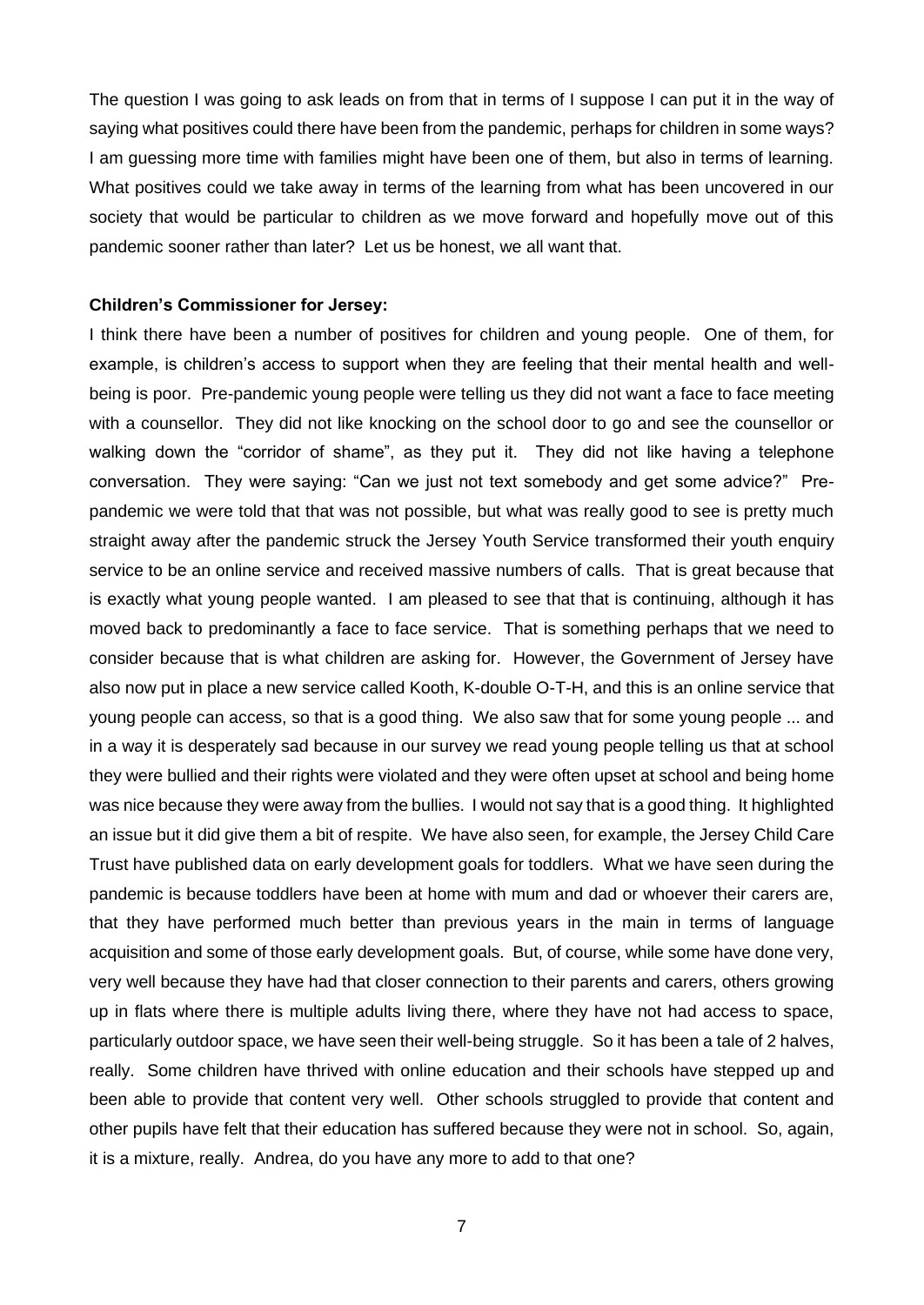#### **Senior Practitioner, Office of the Children's Commissioner for Jersey:**

Yes. I was just thinking about "Life on the Rock", Deborah. It is an interesting piece and I would recommend everybody go and read it. It has highlighted 10 areas across children's lives and it is how children view childhood in Jersey, but it is an interesting piece in that the research for children and young people was done just on the cusp of going into the pandemic stage and the evaluation that we did with children was done during the pandemic. Children did in the main highlight lots of positives about growing up in Jersey, but what it does show is that kind of inequity of split for children. As Deborah mentioned, some schools pulled together an amazing offer, some other schools were a bit slower at pulling their offer together, and all children should have had the same equal, good, gold standard offer during that time. But what we also know is that children really welcomed going back to school and being in school because school is a place of safety, school is a place of socialisation. It is not just about by rote learning. We know that education is an immersive experience, is it not, and it is about developing who you are and your peer group and, if you like, as a teenager your tribe as you move away from your family. So I do not think we can underestimate the importance of school for children and being in school.

#### **Deputy R.J. Ward:**

Okay, I think we will come back to some of those areas in a moment. Deputy Doublet, do you want to take on question 3 that I have you down for?

#### **Deputy L.M.C. Doublet:**

Yes, thank you. Given the actions taken to date, do you believe that the Government of Jersey has put children first throughout the pandemic?

#### **Children's Commissioner for Jersey:**

As I have stated in my report, I do not believe that they have, but this is not unique. As my report explains, I am part of a European network of ombudspersons and children's commissioners. It is a network of 42 countries across the world now - it is beyond European borders - and our work during the pandemic involved international research into how different countries have performed. I think it is clear to see that a number of countries have failed to protect and promote children's rights during the pandemic, although some countries have done it very, very well. It is interesting in the research to read what it is that other countries did that was different. But what I saw here in Jersey is many times the excuse for either rushing through a proposition or a piece of emergency legislation was because we need to act quickly, but some of those propositions and some of the bits of legislation had not been properly debated. I know that there was a lot of comment in the Chamber at the time. On one occasion the then Minister for Children told me that a proposition in his name he had not even seen. I was told that the reason why there was less scrutiny around children's rights during this period was because it all had to be rushed through. My argument was: when you were making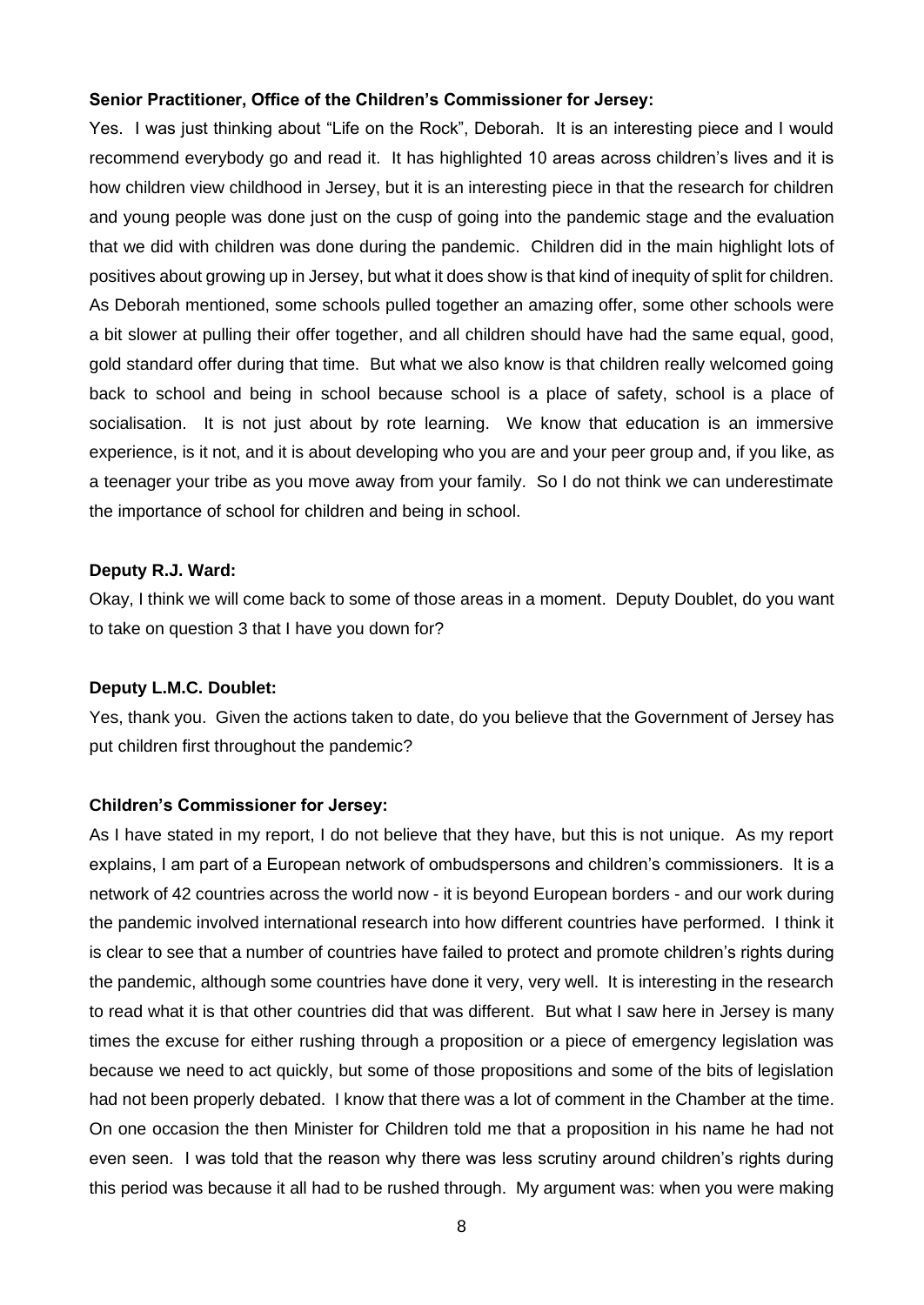propositions and making changes in law that impacted on children, then you need to have extra scrutiny. Because if it is all in a rush, the Minister for Children has not seen it, the Chamber has not had the time to properly debate it, then that is when mistakes are made. We were able quite quickly as an office to get on top of most of the laws that were being lodged. One of the propositions being put forward was to make a substantial change to fostering arrangements. I refer to it in my report; you can read what I said. I made it clear that I totally did not support that because it may put children at risk of harm. As a result, that proposition was withdrawn. If we had missed that because they had not asked us for feedback on it, then that may well have gone through. So those are some of the ways in which I think the Government missed a trick. At the end of my report, what I have included are the 5 recommendations that E.N.O.C. (European Network of Ombudspersons for Children) have made to our European Governments as a whole. They all really do apply here. If we want to be better, they are the things that we have to do. What we have to do is put children's rights at the heart of decision-making, whether we are in a pandemic or not. That is the only way in which this Government can fulfil their obligations under the United Nations Convention on the Rights of the Child, which does say that this Government will protect, fulfil and realise all rights of children.

#### **Deputy L.M.C. Doublet:**

Thank you. You mentioned that putting children first should be something that is embedded within the culture. In terms of the decision-making culture of Government throughout the pandemic in relation to issues directly affecting children and young people, was it evident that that was embedded within the culture at all? Is it starting to be embedded in there? What kind of level would you say it was at and what level do you think it is at now?

#### **Children's Commissioner for Jersey:**

I think it could be much improved and I would say that it was weak from the beginning of the pandemic even to now. I have been to the Competent Authority Ministers' meeting just once and, to be honest, I invited myself because I am not an invitee to that meeting. I went because I was very concerned about the impact of measures for children returning to school. I wrote to the Chief Minister and set those out and requested an audience with C.A.M. (Competent Authority Ministers). What I will say is I do not believe that my attendance at that meeting was particularly welcomed by all members and that has to be something that has to be better improved. Equally, more recently I have requested an urgent meeting with the Council of Ministers to talk about children growing up in care and to share some very serious concerns that myself and my team have. Again, over the last 2 years I have been to the Council of Ministers once, I believe it is. The Council of Ministers have now, just in the last month, agreed for me to attend more regularly, but this should have happened right from the beginning. What we have seen is in countries who have managed to protect children's rights during this period they have totally involved their children's commissioner or their human rights commission in providing that advice, not making decisions but making sure that the decision-makers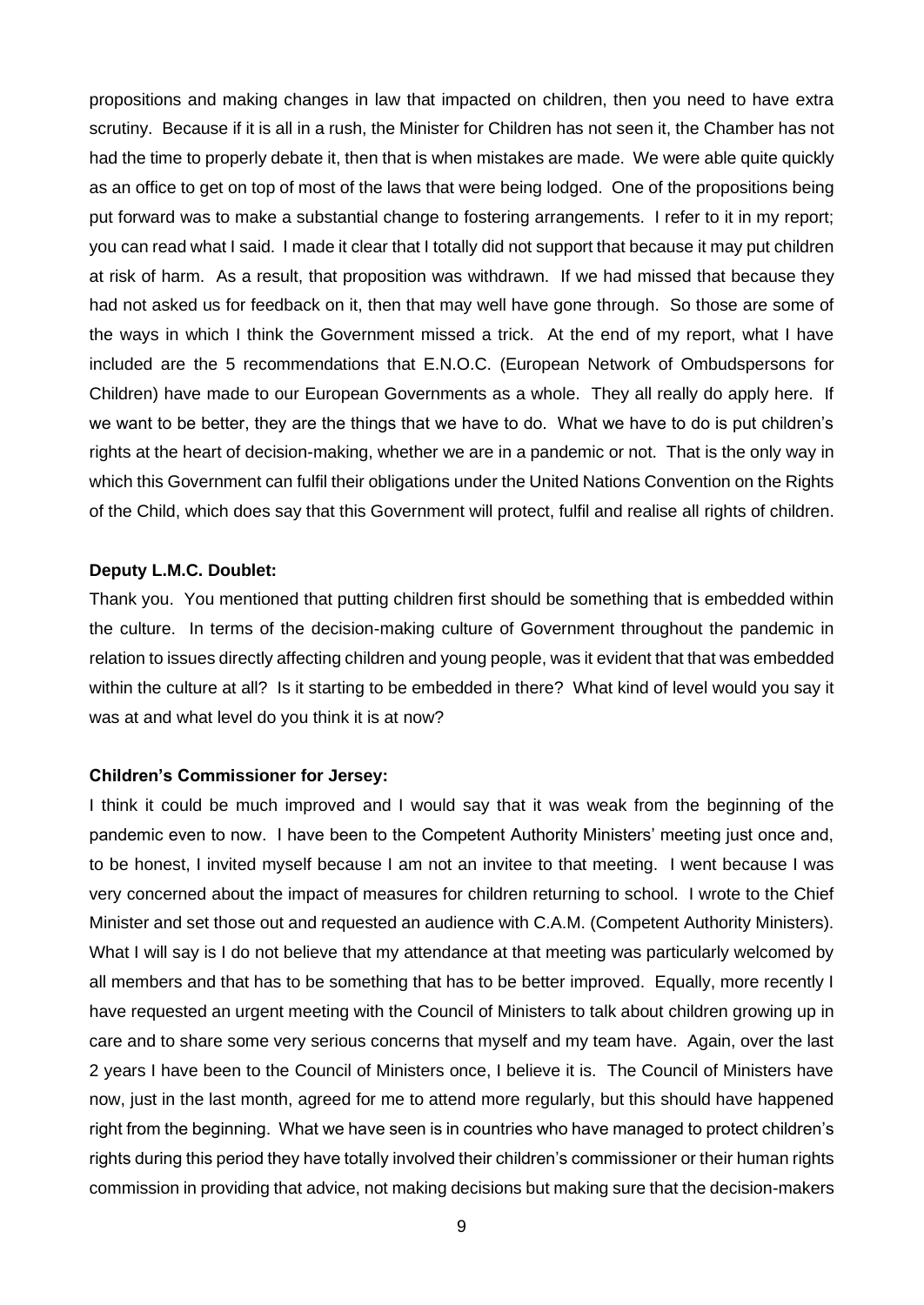have had that human rights advice right in front of them. That is the gap that I think we have seen over this period. It is what I would like to see improved. One of the problems with the pandemic is that it has delayed legislation that was planned. You will both know that in 2018 at the beginning of the start of the term of government, they promised that by the end of their term of government they will bring forward legislation to incorporate the U.N.C.R.C. (United Nations Convention on the Rights of the Child) into domestic law, as our human rights law does for the human rights convention. This has not happened. The Draft Children's Convention Law is still not lodged and just this week I have been told that the Council of Ministers have asked for last minute changes, so it has had to go back to the law draftsmen.

#### [11:00]

Deputy Doublet, you will be all over this because this was your recommendation back in 2017 under P.60. So I am deeply concerned that this piece of legislation that was promised is still not yet on the table and we might risk running out of time before the end of the Government to get this lodged and approved. That particular piece of legislation puts in statute a children's rights impact assessment. If we had have had that at the beginning of the pandemic, some of the decisions would have been different and outcomes for children I do not doubt would have been better.

#### **Deputy R.J. Ward:**

Sorry, Deputy Doublet, I realise there is no hands up facility on this screen. I was thinking, oh, you did not put your hand up. I can see why now because I cannot. Can I just ask one quick question there? In terms of that sort of presence and that inclusion, if I can use that word, of your role within the Council of Ministers, do you have any idea as to why that may be the case? You may not be able to answer this, I do not know. Is it a misunderstanding of your role? Is it a fear? Is it a lack of interest, do you think, or of taking things seriously? I think it is important for us as a panel with this response as well in terms of children to get a feel for the culture around it and the view around these roles that have been, as you have said yourself, useful in other jurisdictions. Do you have any answer to that?

#### **Children's Commissioner for Jersey:**

Yes. I think it is a mixture of all of those things, Deputy Ward. Bearing in mind that the Commissioner for Children and Young People (Jersey) Law was passed in July 2019, so just pre-pandemic, I think we have all been getting used to having a national human rights institution for children on the Island. It is a massive change. It came in the aftermath of the care inquiry and I think people have not forgotten about the care inquiry but in some instances have quietly put it to one side. We must not lose sight of the recommendations that were made at that time. So I think it is about staff, so government officers as well as politicians, understanding the role of the commissioner and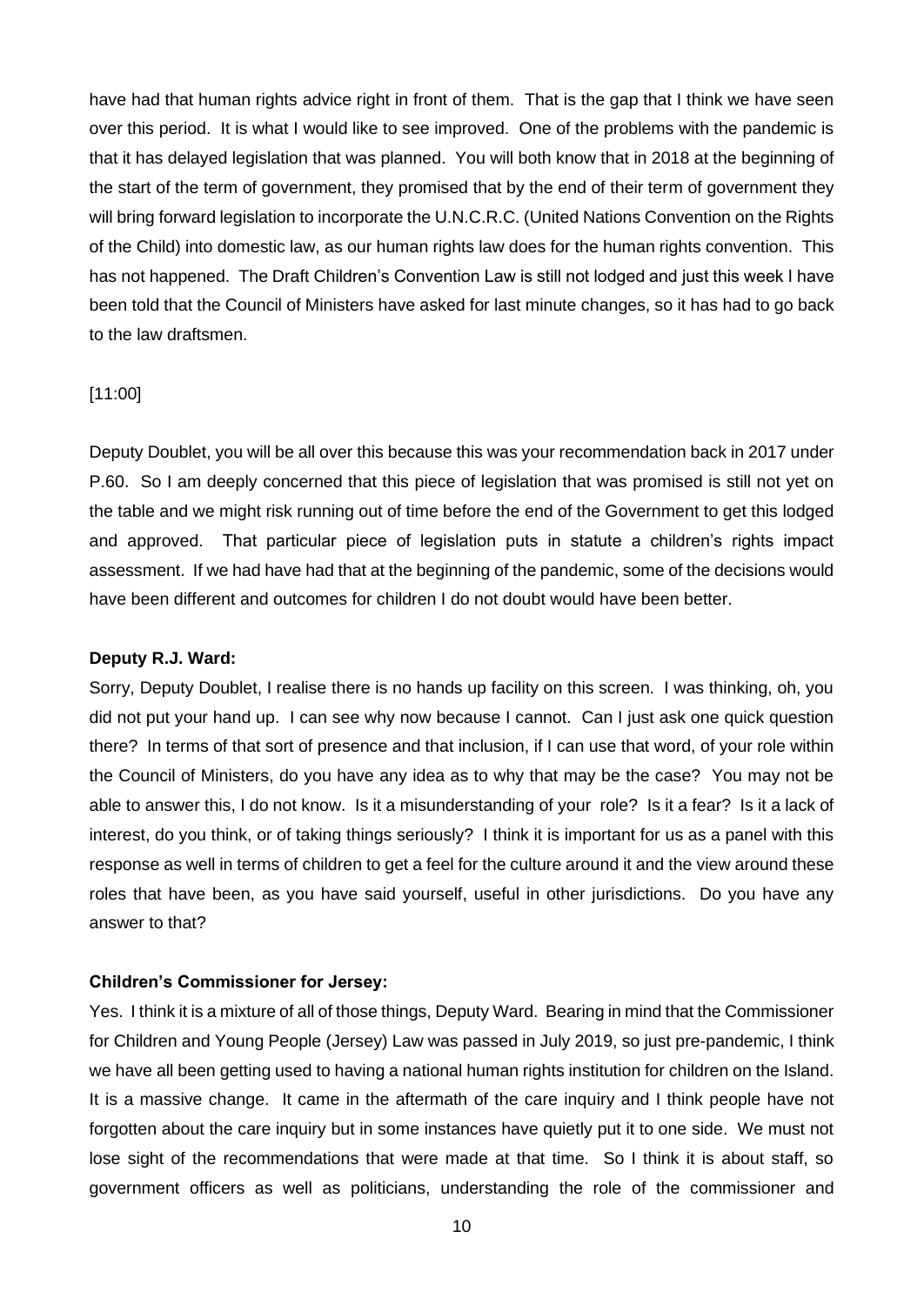understanding why we are here. We are here to promote and protect children's rights and have statutory duties. Those statutory duties involve reviewing how government services are provided, but it also involves giving advice to Ministers. You will note in my report that on a few occasions the Minister did not ask for advice when in law they are expected to do so. I think it is a mixture of not really understanding the role and it being new, plus the necessity to make urgent and quick decisions and perhaps officers sometimes under pressure, forgetting that they need to talk and communicate with us at an earlier stage. But there may well be something about the culture. It certainly has been a change. As you know, I was recruited by a previous Government in 2018 and it did seem to be a culture change with the new Government. Having a frequent change of Minister did not help either. With the changes in the Minister for Education and the Minister for Children it has made it difficult to strike up a rapport and to help support. Because one of the ways that we work is collaboratively in that we get in and among the issues that Government are dealing with. We provide advice and we on some occasions help to deliver some of the work. That is the place where we want to be rather than we wait, we are given something last minute to provide advice on, and then we say: "That is contrary to children's rights." It is much better to be involved at the beginning. So I do hope that with the new Government and also with new leadership in the civil service we might be able to better develop that relationship.

### **Deputy R.J. Ward:**

So can I just ask ... sorry, Deputy Doublet, it is just that things come out of answers. Can I ask why that rapport perhaps is not there? Because surely the one consistency is your post and your office. So if you are walking in as a Minister that is there for your use. Do you think it is just viewed perhaps incorrectly? We are getting slightly off-target with the questioning here, but I think it is important to see in terms of children's response, given what you have said about the importance of these roles. Do you think perhaps there is some learning to be done from Government about using as a resource ... it sounds terrible to use it as a resource but that is the issue, is it not?

#### **Children's Commissioner for Jersey:**

I think so. I think part of the problem is a lack of understanding as to our role and what it is that we do. What we do not do is go around kissing babies and opening schools. What we do is we talk to children and young people all of the time and we represent their views. I think moving forward it would be better if I was able to attend the Council of Ministers regularly to give them that independent view as to what is happening. It is clear when I have been to C.O.M. (Council of Ministers) more recently that they were not informed about some of the key issues that were happening. I can see how that might happen, so the importance of having this independent role, which is a non-political role, is that I can come and say: "This is what is happening for our children." I think that is important moving forward. I think also the problem with the pandemic has been that we have not been able to deliver as many workshops as we would like to provide that training. We did do those pre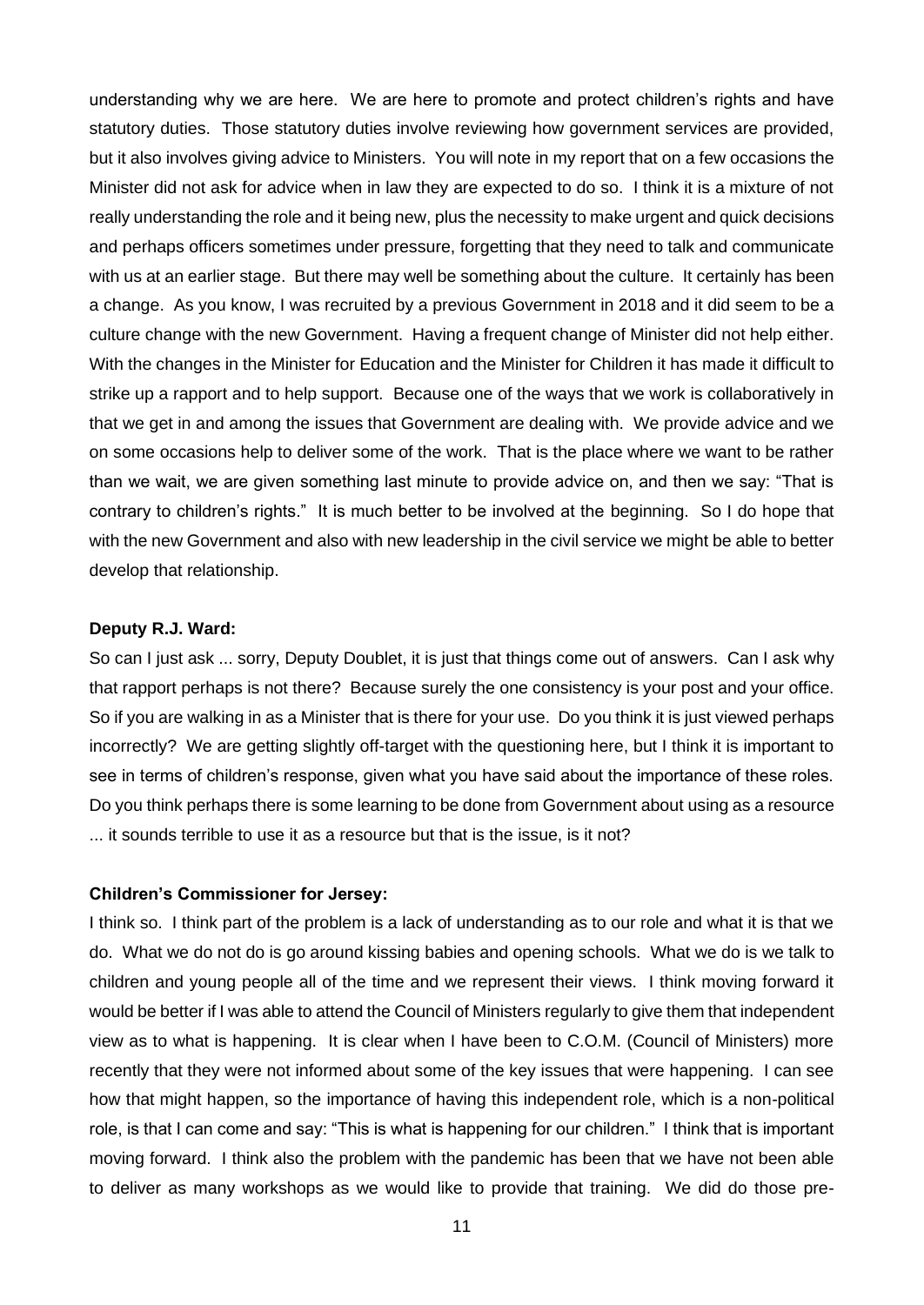pandemic and I hope that we might be able to do more of those again. I think moving forward we would hope to grow a better and stronger relationship. Certainly, I see my colleagues in Scotland, Northern Ireland and Wales having weekly conversations with their Chief Ministers or their equivalent and a whole range of Ministers. Now, that is starting to happen now in that I do have fortnightly meetings with the Minister for Children, but that did not used to happen before.

#### **Deputy L.M.C. Doublet:**

Have you finished your line of questioning, Chair?

#### **Deputy R.J. Ward:**

Yes.

#### **Deputy L.M.C. Doublet:**

Thank you, Deborah, for your answers. I just wanted to pick up on some things in terms of the culture. One of I suppose the more structural things rather than a cultural thing is that the Minister for Children and Education is not automatically a member of the Emergencies Council or the Competent Authority Ministers. What is your view on that? Also, if you could give your view on any other structural things, particularly whether there should be separate Ministers, whether it should be a children and education Minister or whether you think it should be separate, and any other structural improvements that you think could be made to improve in this area, given that we have an election coming up.

#### **Children's Commissioner for Jersey:**

I think one of the issues during the pandemic is that the Competent Authority Ministers did not have anybody around the table to advise on children's education specifically, bearing in mind that was the key area where children suffered. They did have people around the table to comment on children's mental health, but again it was not specifically linked to C.A.M.H.S. or other mental health and well-being services. I think that has been an issue and moving forward I would like to see in any future structure as the pandemic continues that somebody is there representing the breadth of children's rights. Because it is not as simple as it is just about their mental health and their education. It is much, much broader. We are seeing children becoming homeless because of what has been going on in the family home because of the pandemic. That is about an increase in domestic abuse but also the increase in families struggling financially. In terms of the Council of Ministers, I have already mentioned I think that there should be a standing agenda item where the Children's Commissioner can come and highlight the key issues of concern that need a joint response, but also there should be a standing agenda item on safeguarding. Any government meeting should be really focused on child protection and safeguarding and that does at the moment appear to be the Government's weakest point. There are some real issues in that area at the moment but, of course,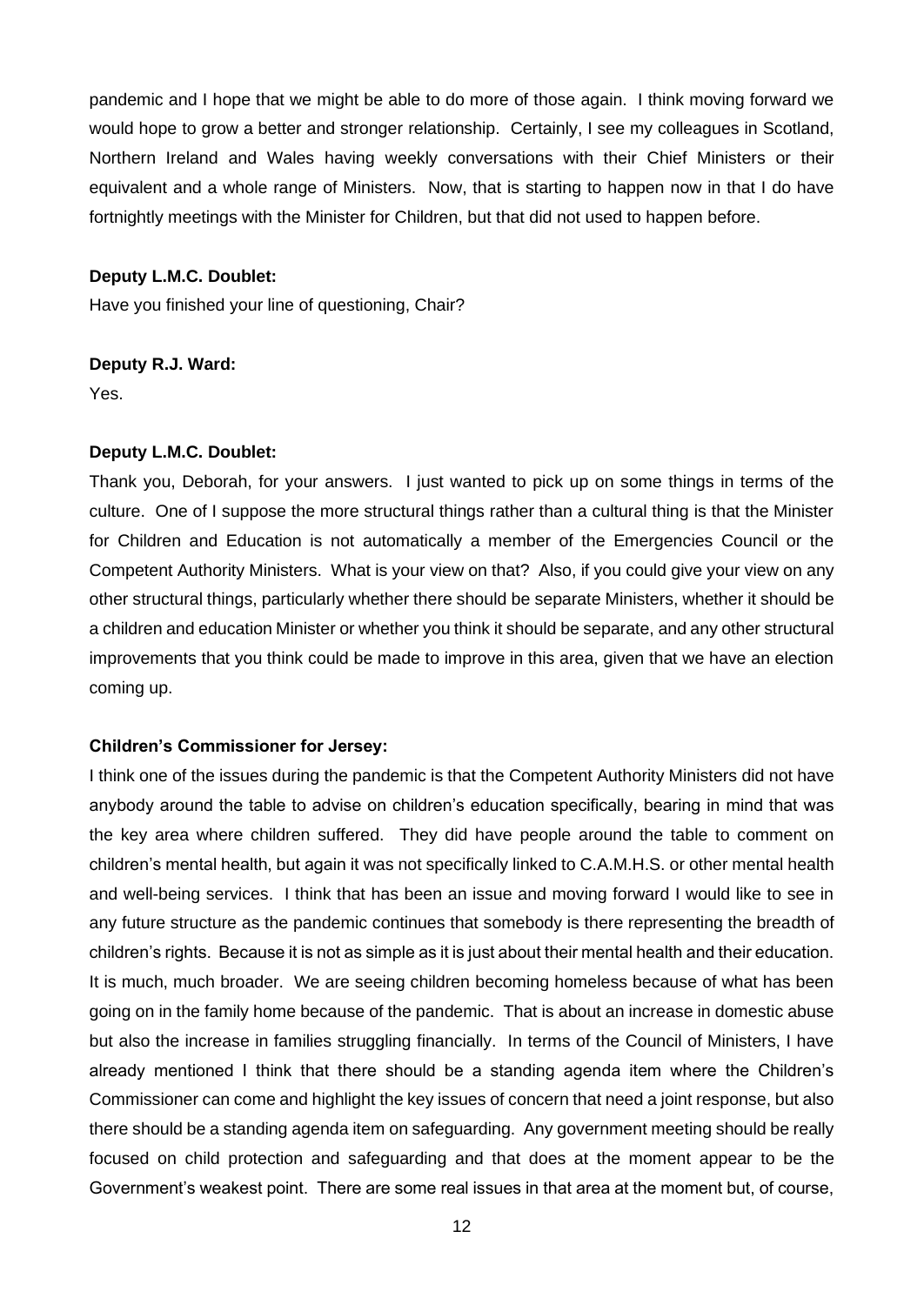if it is not a standing agenda item it might get missed. I think moving forward what we would like to do when the new Government is in the Chamber is to provide some training on children's rights. We have a children's rights training package ready to give, and that will be a face to face as well as an e-learning package. We would love the opportunity to provide that to everybody. We are also going to be working with children and young people in the early part of this year to write a children's manifesto for children's rights that we would like to give to anybody who is thinking of standing. In that way, I hope that those that stand and eventually are chosen will truly understand what putting children's rights first means. So they are some of the structural changes. Among officers, I think there needs to be a greater acceptance that children's issues sit beyond C.Y.P.E.S., the Children, Young People, Education and Skills service. It seems that what has happened is that this silo working, despite the One.Gov plan, has not really made a difference within C.Y.P.E.S. because children live in homes, their parents have to go to work and sometimes need support through benefits. So it is really important that those children's issues are embedded in the remit of the Minister for Health, the Minister for Social Security and others. Now, to get to your question about whether or not you have one Minister for Children or 2 or 3 or 4, what I would say is the more Ministers around the Council of Ministers table whose portfolio has a responsibility for aspects of children the better. Because when you are making a vote then about children you are going to get more votes in terms of children's rights. But, of course, that might be difficult. We are just a small Island. We cannot have a Minister for every part of children's lives. But what we have seen is the reliance of a Minister for Children for everything has meant that everything is deputised, if you like, to that Minister delegated. That Minister does not necessarily have the remit to challenge some of the issues that children are facing. So, for example, we know one of the biggest issues at the moment is there are insufficient places for children to be in care. We do not have enough foster carers but also we do not have enough residential homes. We know that C.Y.P.E.S. and the Minister for Children have wanted to open another residential home or smaller unit, but they face problems. They face problems around planning. They face problems around some of the legal aspects and also problems around foster carers and income support. These are issues that sit outside of the Minister for Children's remit. So, whether it is one Minister or a group of Ministers, what is important is they work collaboratively around children's rights and they are able to get rid of those barriers that stop some of the practical progress that needs to be made.

# **Deputy L.M.C. Doublet:**

Thank you for those answers. Shall we move on to the next question, Chair, or did you want to ... do you feel that that has been covered?

#### **Deputy R.J. Ward:**

Yes, I think we have covered a lot. The next question, although I think it is a particular question, is of areas of society you believe have been hardest hit by the pandemic and how those areas have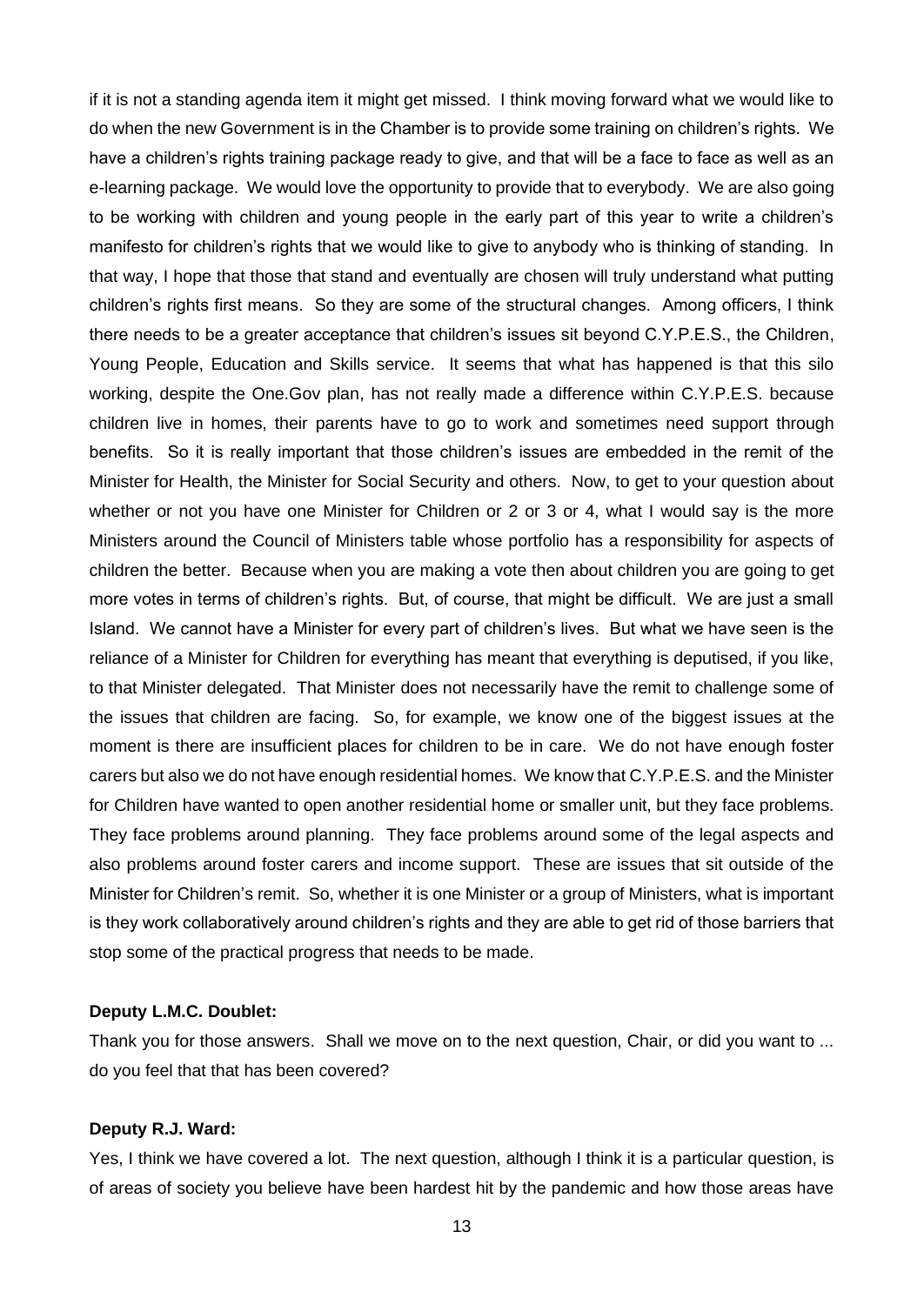been affected as a result. Our advisers recommended that a review should be undertaken to assess the barriers to children in poverty on the Island. What is your view on that recommendation?

#### **Children's Commissioner for Jersey:**

We will say that pre-pandemic we knew that a proportion of our children and young people growing up in Jersey are growing up in relative poverty. However, the data in that area is quite poor. We had to look to 2017 and 2018 data, which is the Jersey Opinions and Lifestyle Survey. But even then, pre-pandemic, we saw the extent of families going without fresh food and vegetables, going without new clothes and struggling to bring up their families. It was particularly bad for particular groups of families. We know in the more recent survey that this has been exacerbated for some families because of the pandemic, particularly those families working in hospitality and agriculture, for example. Pre-pandemic, our research estimated that around 30 per cent of our children and young people were growing up in poverty. Because of what we know and what we have heard, we can only assume that that has grown.

#### [11:15]

I do understand that there was a proposition that was passed that allowed work for, I think, Statistics Jersey to look into the extent of poverty, and that has to be crucial because if we do not know what we are looking at we cannot put forward solutions. Anecdotally, we are seeing more families at the foodbank. One foodbank alone sees on average about 30 families a week. On some occasions children are queuing up at the foodbank in their school uniform to take food home to mum or whoever it happens to be at home. So we know that poverty is having an impact on their access to food, but it is also having a massive impact on access to housing. Andrea will be able to talk about this in more detail but we have seen more families break up during the pandemic and we have seen more families in the women's refuge. We have found women and children who have then found themselves homeless either because of the status of the caregiver in that they do not have qualifications or because they just cannot afford to rent on their own in the rental market, and what we have seen is that the Government's response has been repatriation. So what they are saying to families is, rather than: "You are in a crisis, we are going to help you and your children who have been born here" they are saying: "We will put you on a plane back to the country that you came from 4 or 5 years ago." Andrea, is there anything else from casework that you want to add to that?

#### **Senior Practitioner, Office of the Children's Commissioner for Jersey:**

Yes. If I look at the issues that come to us, the biggest issue is around children's social care and education, but housing comes next. We have seen a steady increase in the number of those, particularly through the pandemic, where somebody will flee a domestically abusive situation and go to the refuge but they are not entitled to any housing support. They go back to that relationship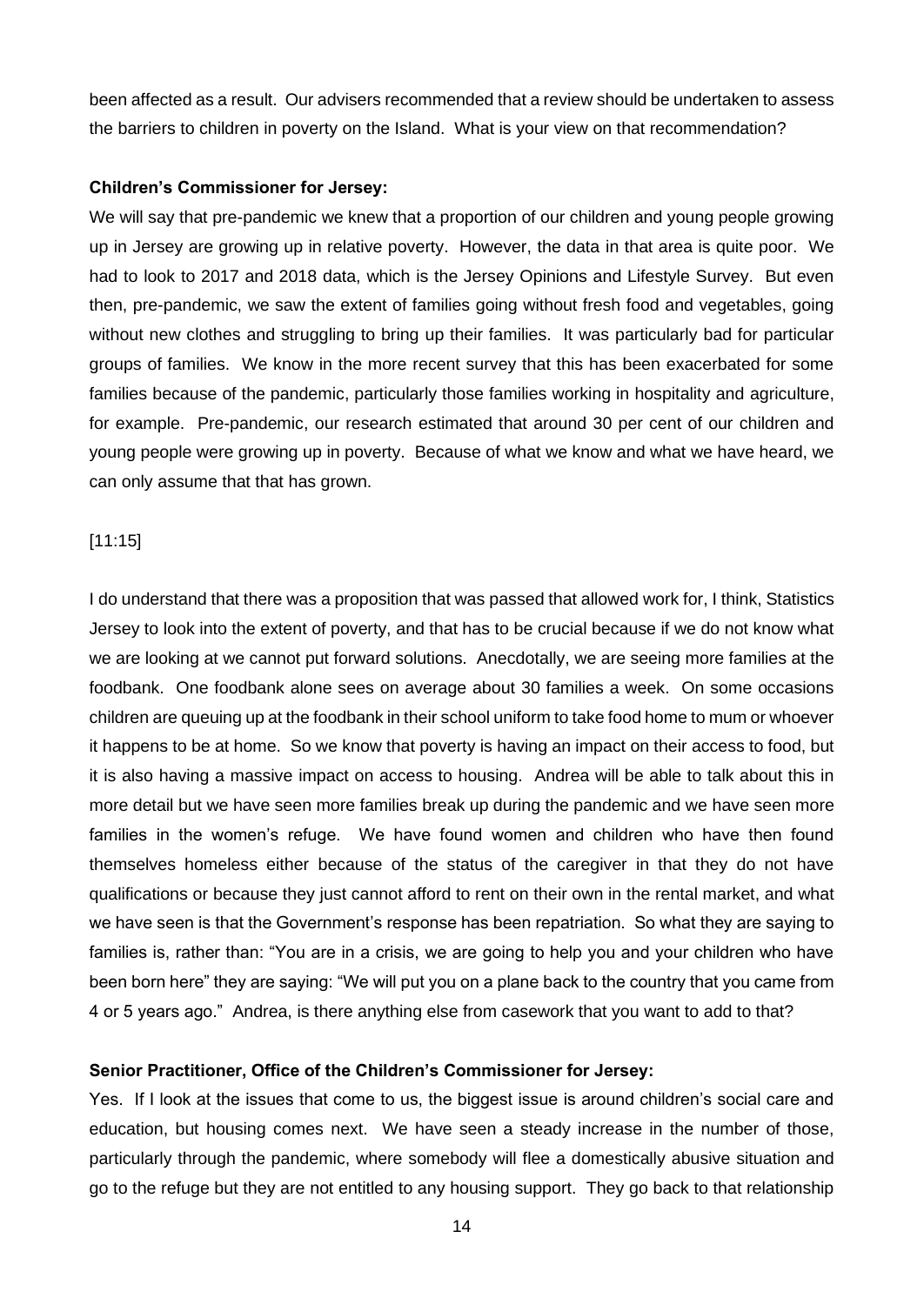because they have no other option. That is a real safeguarding and child protection concern and we should be having more support for those families in those situations. I know that there is some moves towards having a temporary licence that may be granted, but when you are leaving domestic violence you have to rebuild your entire life. It needs to be something more than just temporary, it is not fixable in, say, a 3-month or 6-month period. We have also, rather worryingly, heard anecdotally of people being advised to go to the women's refuge where there is not domestic abuse because that is how you might get support. That is a misuse of that and should not be happening. Also, families with very young children, new-born babies, where they are thrown into crisis and this puts more pressure on families that could lead to incidences of child protection concerns really because families are under such duress and stress. But what we have found is where we appeal - I hope you do not mind, Deborah - where we make application and support families in appeal, they are routinely rejected and we have raised the situation with the Minister and his position and then position on the Housing and Work Advisory Group and the conflict that that presents in him potentially overturning a decision that was made earlier. There was some policy advice that has gone out; I hope you have all been able to access that but I am happy to forward that on again.

#### **Deputy R.J. Ward:**

Sorry, are you referring there to the fact that the Minister for Housing and Communities, as it is now called, would be on H.W.A.G. (Housing and Work Advisory Group), they will have made a choice early on, and if an appeal was made to him he would have to effectively go against his own decision?

#### **Senior Practitioner, Office of the Children's Commissioner for Jersey:**

Yes.

#### **Deputy R.J. Ward:**

Yes, those things exist. That is something we highlighted in one of the reports on redress and accountability as to his making decisions, but that is an interesting area that you can see the implications of, yes, in a practical way.

#### **Senior Practitioner, Office of the Children's Commissioner for Jersey:**

Fundamentally, when decisions are made on hardship, there is no consideration of children within that. It is to do with the adult applicant and does not consider family members.

#### **Children's Commissioner for Jersey:**

One of the things we have seen directly, I think it is about 86 children and young people, Andrea, that have been affected in our casework, 86 children and young people are in housing crisis, seeking our support because of the impact of the pandemic. So poverty is the umbrella but underneath that we see a range of issues. What we saw with regards to children's access to health is that was made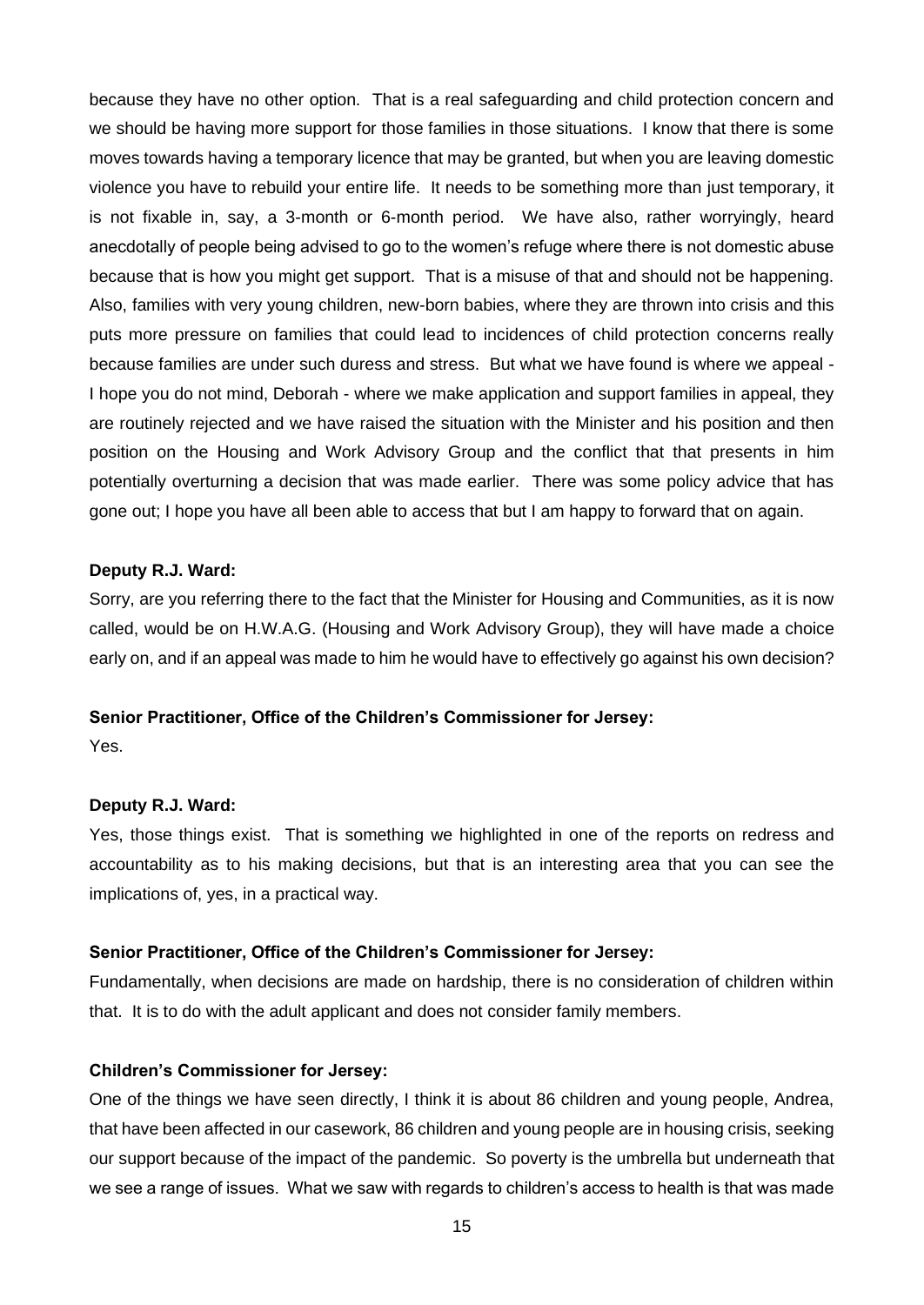worse as well during the pandemic. You will know that the urgent treatment centre was set up and initially there were 2 charges. If you were registered with a G.P. (general practitioner) it was £10. If you were not, it was £20. We were able to get that removed quite quickly, but parents still had to pay £10 for their child to be seen. I have been provided evidence of where children were turned away from doctors' surgeries because they did not have  $£10$ . In one case a mum just had 7 quid and was told she could not see the doctor. What happened on that occasion was a member of the doctor's surgery staff rushed out and gave her £3 to top it up to 10 so her child could be seen. That is just one example - I am sure there is plenty more - of where children's health has suffered because of parents in poverty, which has been exacerbated because of the pandemic. As you know, prices are now back to where they used to be pre-pandemic. It is really pleasing to see that the Minister has provided free access to G.P.s for families on income support, but of course that does not cover those families who have not lived here for 5 years, who are not entitled to family support. So we still have a whole group of children growing up in poverty who cannot do the simplest thing like going to the doctor and that is going to have a massive impact on their health growing up.

#### **Deputy R.J. Ward:**

Thank you. There is so much there, I am sure we are going to come back to some of these areas as we go through. I am conscious that we only have until 12 o'clock and we have so much to cover. It has been, I think, very, very useful. Deputy Doublet, do you want to lead on beginning the questions in section 5?

#### **Deputy L.M.C. Doublet:**

Yes, thank you. The decision to close schools was initially taken in March 2020 and schools returned in June 2020. They have been open since, apart from, I think, there was 2 or 3 days where they were closed at the beginning of term in January 2021. What is your assessment of the Government's response in relation to schools, please? Did they get it right?

#### **Children's Commissioner for Jersey:**

What we know for sure is that the emergency measures have impacted on the children's right to an education. Whether schools were open or not, it has had an impact. As you have quite rightly said, during lockdown schools were closed apart from access for children of key workers and also those children living in situations of vulnerability. So they might be on a child protection plan or be known to children's social care. What we did see, though, is even though schools were open for those groups of children, very few of secondary school-age children who were living in situations at risk actually went to school, so that did not particularly help. What we were told is that those children were having weekly face to face meetings in the family home, but I have not seen any data to back up how many children were seen alone in the family home to check that they were safe. Now, we have seen some pretty horrific outcomes of the impact of lockdown in other countries with some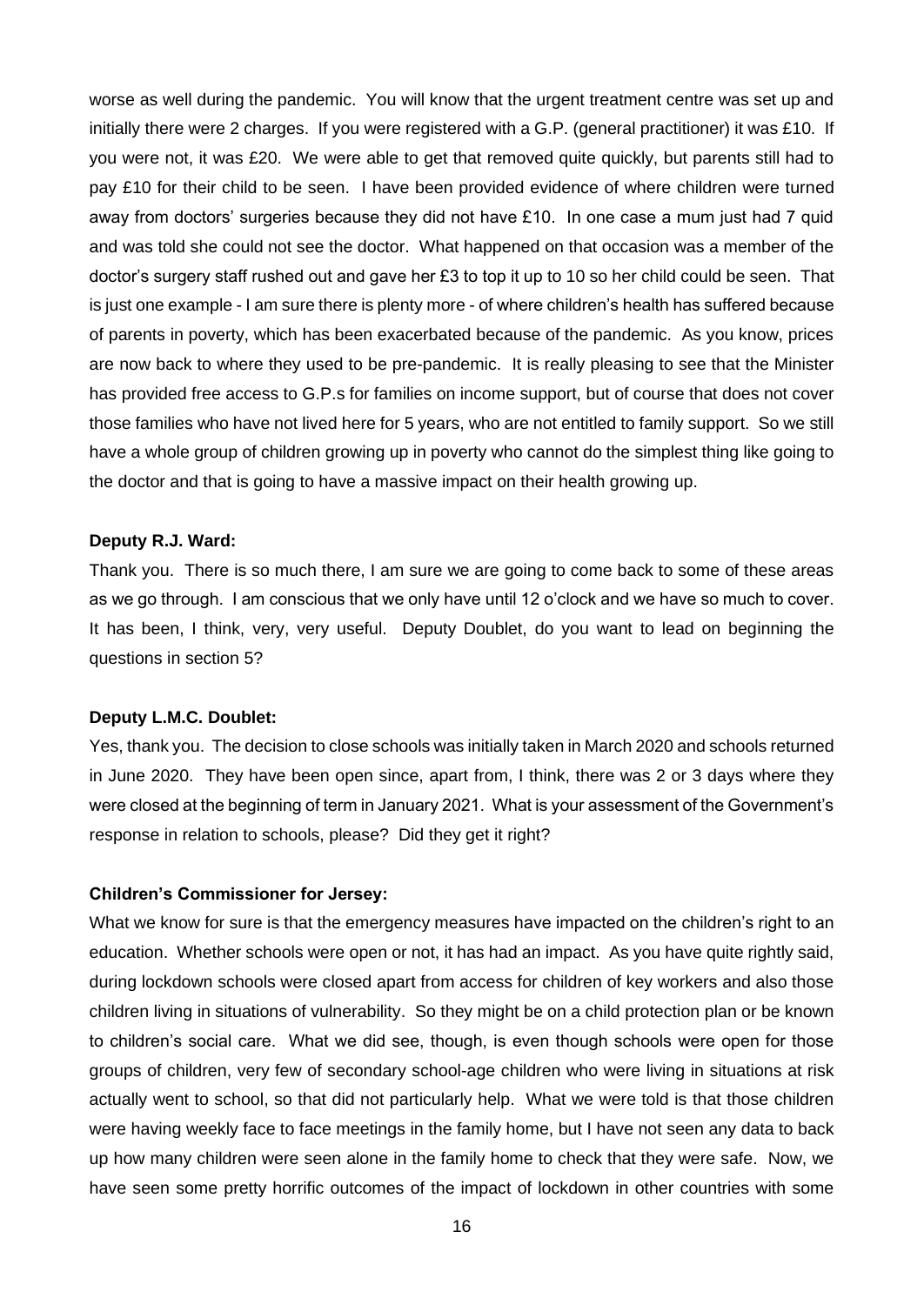very sad and tragic child deaths. We would not want that to happen here. But we do know that in terms of children's social care data there is still hidden harm. The Director General himself has referred to the hidden harm that has not yet been seen by our Island. If we look at numbers, for example, children who are looked after, so children in foster care, children growing up in children's homes, pre-pandemic in 2019 there were 83. That went down during 2020 to 76 and in 2021, the year just finished, just 68. So what we have seen is the number of children growing up in care has reduced considerably during a time that we know that families have really struggled. What we have seen in other countries is that the numbers of children in child protection has risen and also the number of children in care has risen, as well as the number of children on children in need plans. Of course, we do not have that category here in Jersey. So we have seen C.A.M.H.S. caseloads rise massively. Children's self-reporting of mental health is really poor - it is about 48 per cent - yet we are not seeing that in children's social care. So the impact of school closing and the mitigation measures by allowing these children to come into school has not worked and we still do have those hidden harms. The other impact on children is around public examinations. Deputy Ward, you are a teacher, as I used to be, and we always debate the role of teaching. Is it for children to pass exams or is it something else? Children's right to an education is not just about passing exams, it is about developing the whole of the child. Nevertheless, our system relies on children passing examinations. We saw that children were unable to take public examinations and 25 per cent of our pupils said they were really worried about that and they continue to be worried about that. One of the problems that we face are these summer examinations because we still do not know if they are going to go ahead or not, whether it will be safe for them to do so. If they do not, we have children who did not take examinations at G.C.S.E. (General Certificate of Secondary Education) level, nor A level, facing university when they have never taken a public examination. I have not yet seen any mitigation measures around that. I have called for the president of the Universities Committee in the U.K. (United Kingdom) to put in place some mitigations but we are yet to see any of that. Online learning, you will be well aware, was really inconsistent across the Island, children without digital devices, which until recently has still been an issue. Two years on from the pandemic and we still have had children not being able to access a digital device until quite recently when a charity has provided them to schools. We are in a digital age but it does seem that the pandemic has caught education out in terms of their ability to react quickly. Indeed, at the beginning of the pandemic teachers were not allowed to use Microsoft Teams. It was not part of their way of working. Now that has changed and that is a good thing, but we were caught out. But it is not just about having a device, it is also about being able to pay the bill for access to data. It is expensive. I am quite shocked about how expensive it is in Jersey. If you have unlimited data from one of the providers, you are looking at £50 or £60 a month. Some of our families in poverty just cannot afford that and, therefore, their children are missing out even today. The other part of accessing education at home is having somewhere to sit that is quiet and having access to simple things like pen and paper. A teacher showed me a child's homework that had literally been written on the back of an envelope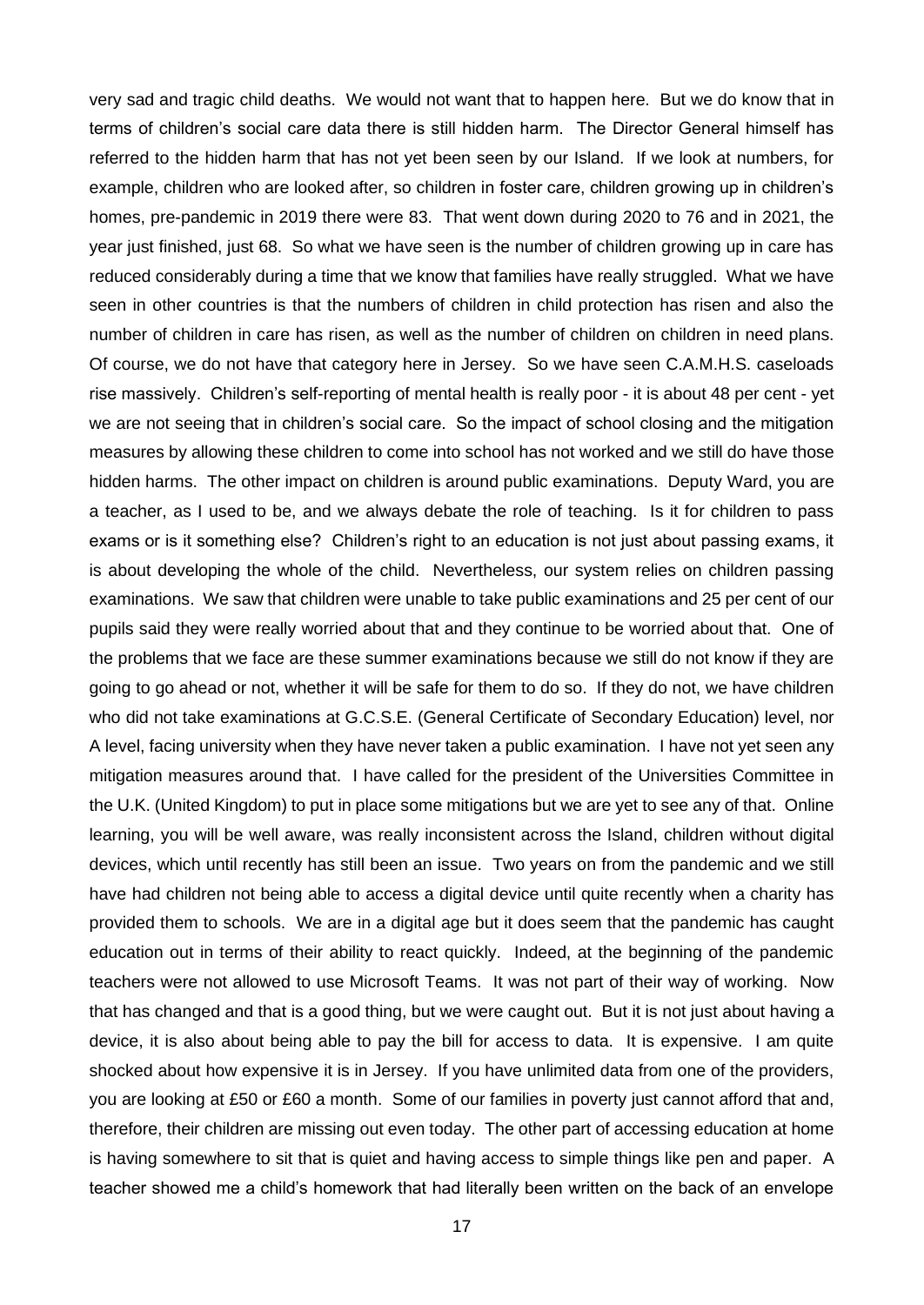because the child did not have paper. They did not have technology but neither did they have paper to write their essay. It was completed on the back of an envelope. The parent photographed it and sent it to the teacher to be marked, and that is not acceptable. Our schools know our pupils. They should at least provide very simple packs that they can have when they are working from home. Even today we have children isolating at home. We need to make sure that they have everything that they need. So, I think the Government did take steps to mitigate the impact on education, putting in place lateral flow tests and other measures, but we know that the children's rights impact assessment was not completed until much later. That was about their return to school rather than their removal to school. I think moving forward children's impact assessments at any decision may well have allowed them to just highlight some of these issues and come up with some ideas about how to mitigate them first.

#### **Deputy R.J. Ward:**

Sorry, Deputy Doublet, can I just pop a question in here because I think it fits? Currently, when you talk about exams, I am sure you are aware there are exams that are happening now, in January, for both ...

#### **Children's Commissioner for Jersey:**

Yes, G.C.S.E.

#### **Deputy R.J. Ward:**

... and also BTecc exams and post-16 exams going on where particular year groups may not be in school. Do you think that ... I suppose this is a harsh question. Has anything been learned that has improved that situation that you can see or are we still in what one could say is a chaotic situation regarding young people and their exams and whether they are in school or whether they are not in school?

#### [11:30]

Being given a second chance to do it later in the year really does not fit because as a teacher I know the preparation you take for a specific exam at a specific time, but then to say: "Oh, do not worry, you can just do it later in the year", that is not the way young people work and it is not the best way to do it. Do you think anything has been learned or do you see similar mistakes being made or have there been improvements in that situation?

#### **Children's Commissioner for Jersey:**

I think what we are lacking is some consistency in approach. We saw that some pupils who were ill with COVID over Christmas or were isolating because of family members were still required to revise

18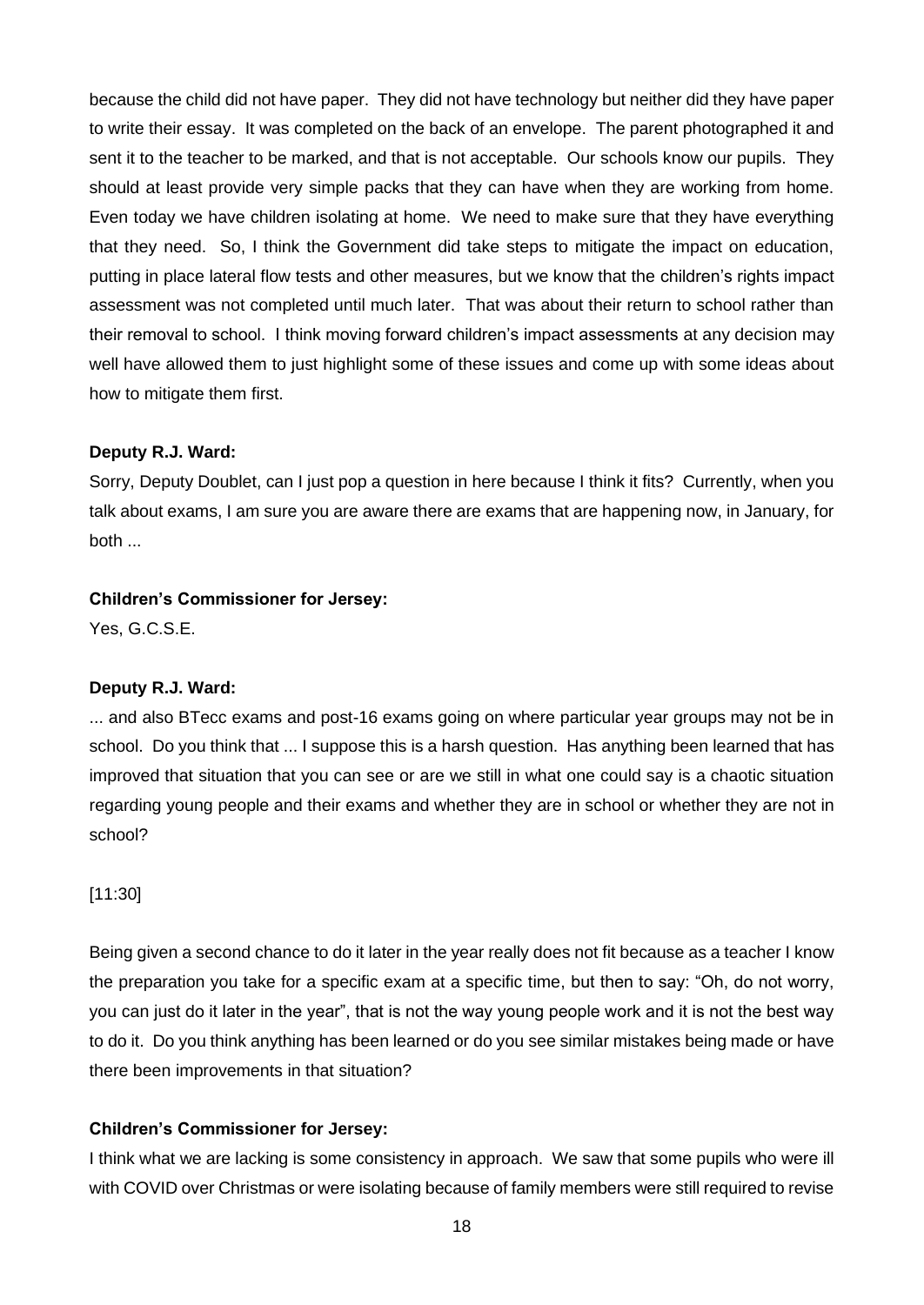for their examinations, not knowing if the examinations were going ahead or not. That uncertainty must play really heavily on their mental health. I think what we do need is some certainty. The problem there is, of course, that the examinations authority sit outside of Jersey so we are reliant on their decisions. But we should be doing everything that we can locally to make sure that our youngsters are properly prepared and that they are given opportunities to resit and that they are not put under pressure because of the pressure on schools to have results. So, as you know, we do not have league tables, but schools very much through the review process are looked at in terms of the percentage of pupils that pass examinations. I think there could be more support and for that conversation with head teachers to be open so that everybody can be involved in those discussions, to say, look, forget about the pressure on having so many pupils getting through 5 G.C.S.E.s or not, let us just concentrate on their mental health and well-being and make sure that when children are ready to take examinations they can and that there are other opportunities if need be. But from what I can see is in most of our schools there is still enormous pressure on teachers and on pupils.

#### **Deputy R.J. Ward:**

Yes, I think we are heading into a whole world of that discussion now but we will move on. Sorry, Deputy, go on, carry on, you have some questions.

#### **Deputy L.M.C. Doublet:**

No, thank you. I wanted to pick up on you mentioned hidden harms, Deborah, and there are highly likely to be problems that have not been picked up yet. How should the Government go about uncovering these and bringing them to light so that they know what the problem is, first of all?

#### **Children's Commissioner for Jersey:**

I think what we saw is during the pandemic, at a time where there should have been forensic scrutiny of children's services, really important meetings did not take place and you will be aware of some of this. The board that was set up to oversee the improvement of children in social care because prepandemic children in social care were seen to be failing, to be lacking and needing improvement; that board stopped meeting for nearly a year, for 9 months. The Corporate Parenting Board did not meet for over a year. These are areas where surely if these boards are there to keep our children safe and they stopped meeting, who is being held to account? There is no doubt that work was still going on behind the scenes, social workers were still doing their day job, et cetera, but who was there to hold the services to account but also to say to them: "What do you need? How can we work together as a board to make sure that you have the support that you need to tackle all the barriers? How can we work together to see the hidden harms?" That is the bit that is missing. We know that reliance on the U.K. for agency social workers has meant that staffing levels have really struggled. You will read that in the Greenfields report that was published by the Care Commission just last week. The problems there have been around issues about recruitment of staff. We know - because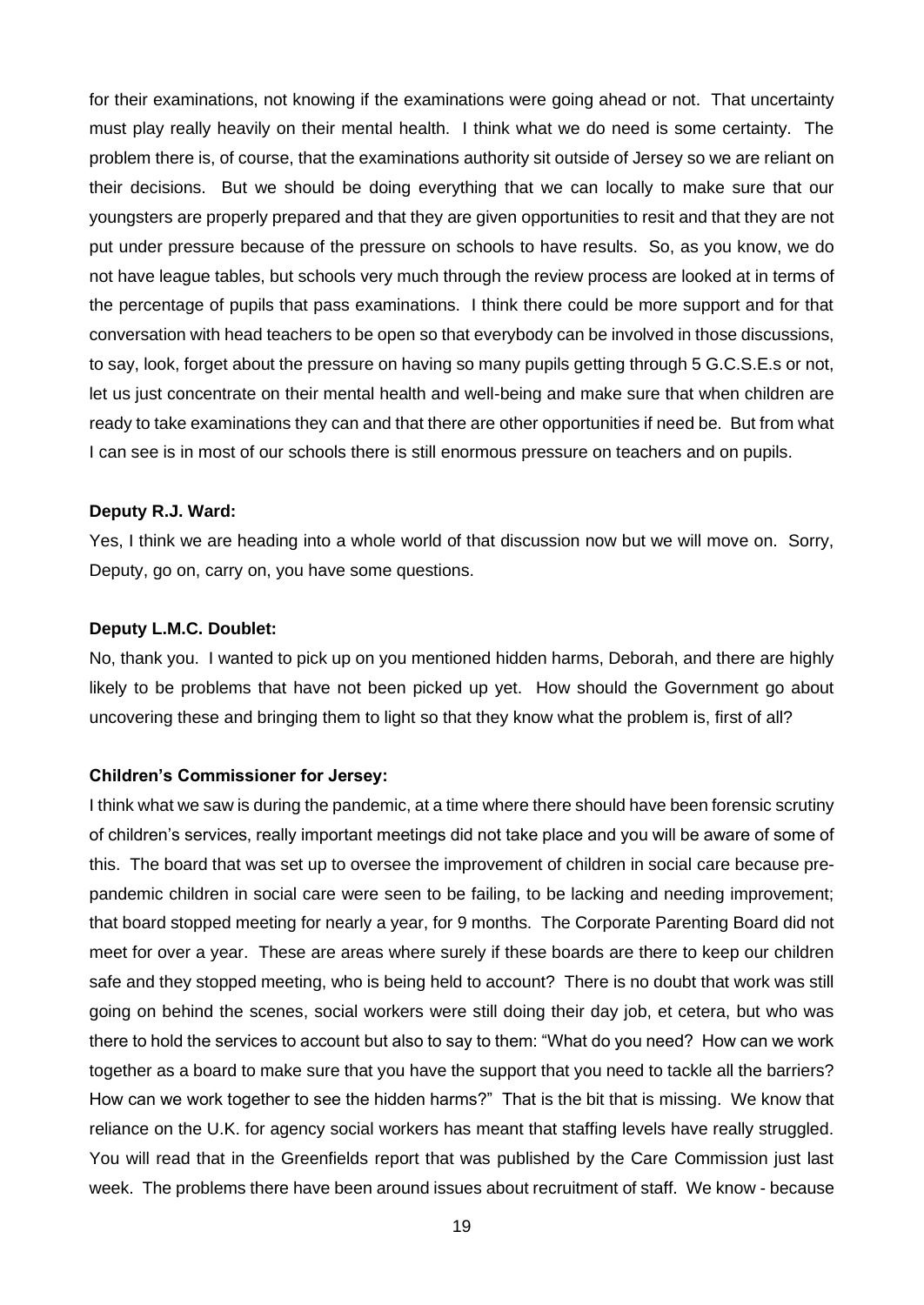the Government have said this in their own reports - that the children's service have struggled to maintain services to protect children who may be at risk of harm; that is what they have said. In September 2021 they stated: "We do not have sufficient on-Island care settings for children in the care of the Minister." That has meant that they had to establish care settings outside of the regulations and they have placed children in children's homes outside of their statement of purpose, so, essentially, breaking the law. It also said: "We are struggling to meet all of the assessed needs of children placed in Greenfields." You know that in Greenfields is the place where our most vulnerable children are held. These are not all children who have committed crimes; in fact, the majority of children there are there on secure accommodation orders, which means that they are there for their own protection and safety. They talk about challenges with staffing levels, the inexperience of staff, the mix, the number of the needs of young people. What we have seen is there are hidden harms, the data highlights that and children in social care have not yet seen the anticipated increase in need. Is that because we are not looking or is that because it has not happened? I think, Andrea, you and I would probably say that it is probably the former because of what we know about the increase in mental health and well-being, the increase in alcohol use among adults and parents and the increase in domestic violence, the sheer number of families who are struggling financially. That is why I am still concerned and that is why I went to the Council of Ministers about our children on the Island.

#### **Deputy L.M.C. Doublet:**

Did Andrea want to come in there at all?

#### **Senior Practitioner, Office of the Children's Commissioner for Jersey:**

My background is a social worker and it is a very difficult position for social workers here. We do not have the same set-up as we do in the U.K., so you are not a local authority, you have not got the separation in order for much to perhaps give some challenge where something is not working as it should and to bring in those measures that might then improve that. That is quite right, is it not, Deborah?

#### **Children's Commissioner for Jersey:**

Yes.

#### **Senior Practitioner, Office of the Children's Commissioner for Jersey:**

What I will say is we have seen our most vulnerable children in Greenfields. Greenfields has gone from a facility that has been relatively empty in previous years to one that is consistently full and a lot of social work attention has gone to that area. We have seen an increased use in secure accommodation orders. The legislation around secure accommodation is quite broad; if a child is going to abscond or they are a risk to themselves or others they are placed there. We have children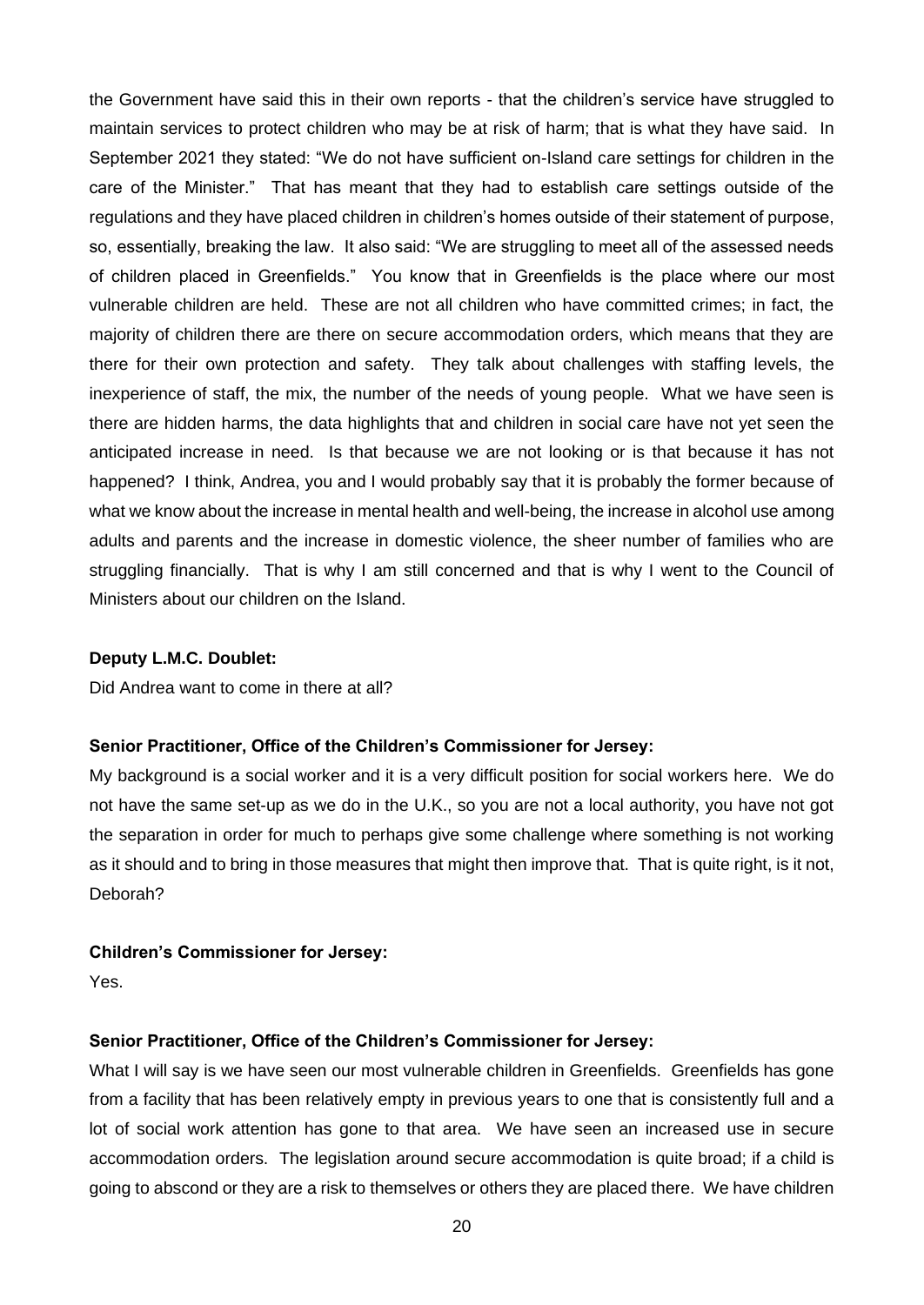placed within Greenfields for mental health, secure accommodation, remand and sentence. All but one of those children who have been placed at Greenfields in the last 5 years have already been in the care of the Minister. I think we need to sit with that and think about that and what that means. When we say to a child: "You cannot stay with your family because the care provided is not good enough for you to thrive and grow, so we are going to place you in the care of the Minister and then we are going to place you in Greenfields", because the care of the Minister is not acceptable either. I think that is deeply, deeply concerning.

#### **Deputy R.J. Ward:**

Absolutely, yes. Sorry, Louise, do you have some more questions there?

#### **Deputy L.M.C. Doublet:**

I feel like perhaps we should follow up on that, rather than following the lines …

#### **Deputy R.J. Ward:**

Yes, please do, please do, I agree.

#### **Deputy L.M.C. Doublet:**

It is hard to know what to ask, though. Have you …

#### **Deputy R.J. Ward:**

I suppose I would say that you are absolutely right and that is a very good perspective. Let us ask a simple question: do you think that is understood by Government? Do you think Government have sat down and had that conversation to say all but one child that is in Greenfields has been in our care and so, therefore, I can say it, that care has failed because the child is in a similar place?

#### **Children's Commissioner for Jersey:**

I think they do not and I can say that because last month, again, I invited myself to the Council of Ministers because I was very worried about children growing up in care, particularly Greenfields. I went and spoke for an hour and a half, giving some examples of where that care just was simply not good enough. The Minister for Children and Education agreed with me, as did other Ministers around the table. Some of the other Ministers did not know and they said: "We just were not aware of this." They asked their own Chief Executive: "Why are we not aware of these issues?" They asked the same of the Director General, who was in the room, and I think that is part of the problem. Putting children first is a key priority in this Government's Plan. I would say that means putting children's rights first. But surely in the aftermath of the care inquiry the Council of Ministers, no matter what other pressures that they face, whether it is a pandemic or not, they should be totally forensically scrutinising those children who are most vulnerable and they are our children growing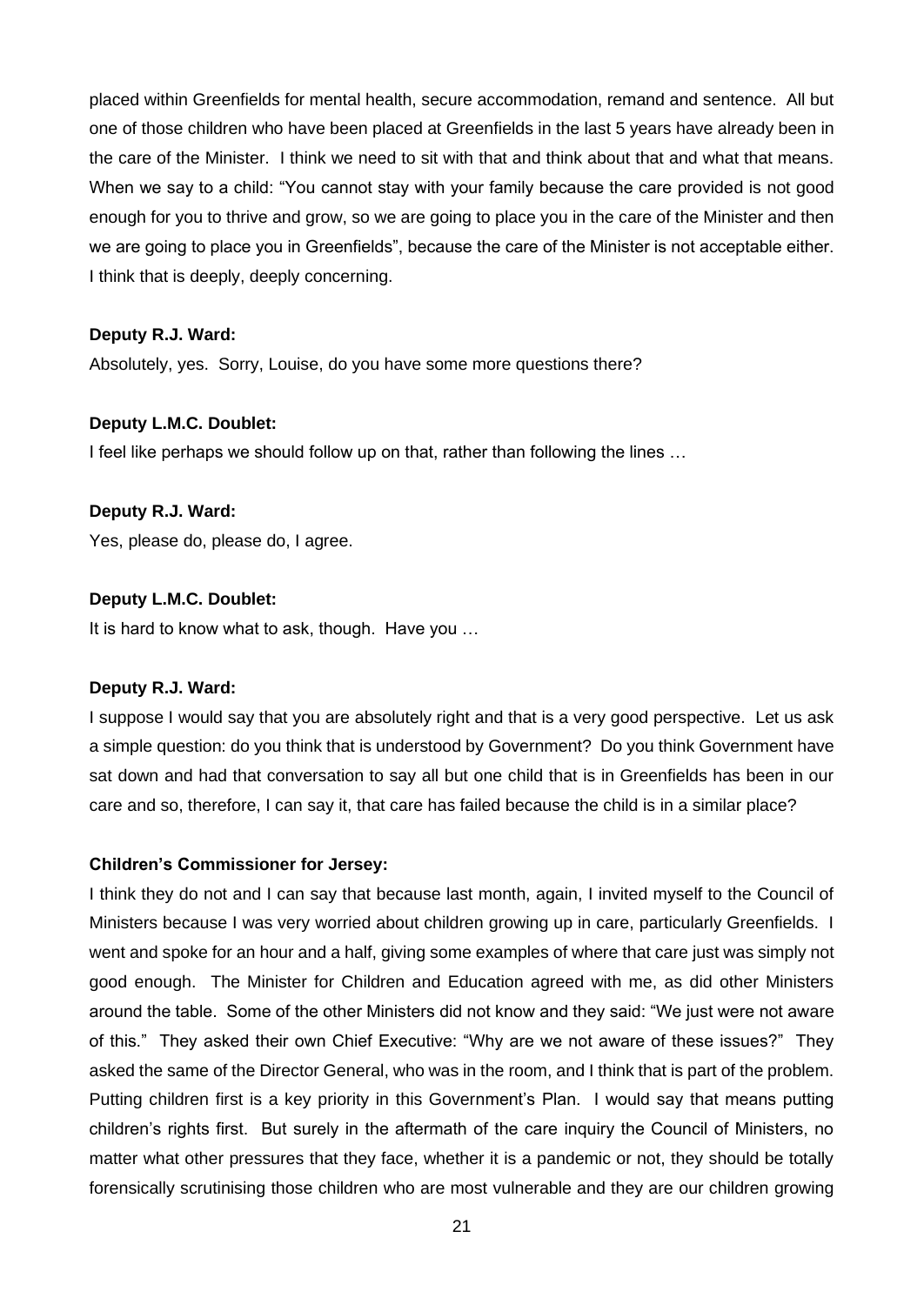up in care and needing other support. If they are saying to me: "We do not know what is going on" then that is a problem; that is a failing. Andrea is quite right, it is a shocking statistic, is it not? A parent has said that to us: "My child was taken away from me because I could not care for them and now the Minister cannot care for them and so they are locked up." I think we have to question that and in fact my team will be carrying out some work on that over this year. We need to look at our attitude towards children and young people who are in need of care, protection and support. We need to make sure that we give families all of the support that they need so we do not have to remove these children in the first place. But if we do have to remove those children, then it should be for a short period of time, so that they can go back to where they belong. But then, ultimately, if it is absolutely necessary and it is impossible for that child to go back, then they should be given the very best care that they can. We are not talking about a lot of children in Jersey, we are talking about 60, 70 children a year that this Government is their parent and right now they are failing those children. We were talking about this 4 years ago at the end of the care inquiry. We need to see rapid support, we need children's services to be given the support that they need across all of government so that they can make the changes. For example, one of the problems, as said, is recruitment of social workers. We know some of the barriers to social workers coming to the Island. We know that some people are recruited and then do not take up the post because of the cost of living, the cost of housing, the choice of schools for their children. They are all things that can be practically eliminated but we need a whole government approach to do that. It is only then when you get in staff on permanent contracts that stay consistent, then they could be supported with good quality training and then you can start to drive the change.

#### **Deputy R.J. Ward:**

Can I ask, do you think that a lot of time - and I think we have experienced this in the Assembly the pandemics are being used as a reason for something not happening? Do you think that this could be better viewed as an opportunity, given the inadequacies, I would say, have been exposed to say there is never a better time to now address these issues? We should be seeing this as an opportunity. Do you think that is a trick that has been missed, if I can put it that way, during the response to COVID and with the children in particular? Do you think that was early on? I can perhaps forgive early on because nobody really knew what was happening but we do now.

# **Children's Commissioner for Jersey:**

We do now and I think we must remember that this global pandemic caught out everybody and nobody has been through this before. People were working at pace to try and deal with the situation, which over the last 2 years it just keeps changing at every turn. You think you are there and then suddenly there is something else and that is going to continue, though. Let us be honest that that is not going away. We do have to learn from it. I was quite clear in my report to you that the Government could have done better in making sure children's rights were considered when they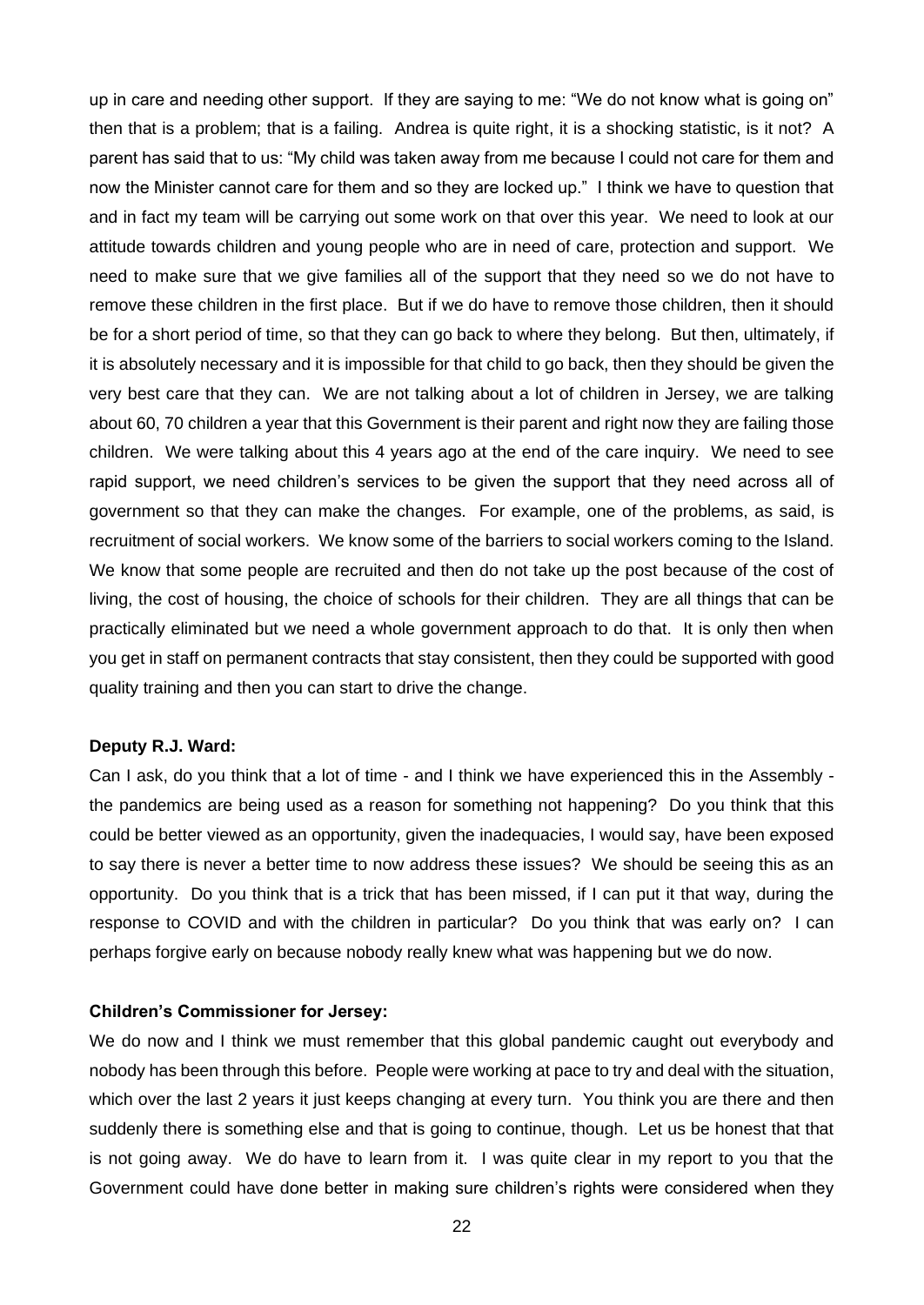were making decisions during the pandemic. It has been easier for the Government to use the excuse of the pandemic to ignore or marginalise children's rights, rather than placing them centre stage, but this is now our opportunity. One new law is being lodged, which is the new Draft Children and Families Law. That must be debated and it must be passed without amendments to make sure that in law children have the very best protections. We cannot risk that being delayed.

#### [11:45]

The second bit of legislation that will support this is the Draft Children's Convention Law, the one that brings in the due regard to Ministers and a children's rights impact assessment. That has not yet been lodged and is in danger of being delayed. Let us put what has happened behind us and make sure that moving forward children's rights are centre stage, by making sure that those 2 vital bits of legislation are in place, ready to go, so that when the new Government sits it is there and we can train staff on those new bits of legislation and make sure that the building blocks are in place as we move forward.

#### **Deputy L.M.C. Doublet:**

Could I follow up, Chair? I just wanted to reflect on that quite moving evidence that Deborah and Andrea gave about children not receiving the care from Government, who have, effectively, parental responsibility. I just wanted to know, on a kind of human level in terms of the day-to-day actions, a good corporate parent, what would that look like to you, Deborah or Andrea, whoever you think would be best to answer that? What would that look like and sound like to a child who is under the care of the Government as their corporate parent?

#### **Children's Commissioner for Jersey:**

Andrea can follow up but if I were a child growing up in care, I would never hear the term corporate parent, I would just know that the care that I received was loving and caring and kept me safe from harm and was the very best that all my friends were receiving, whether they live with their parents or not. Corporate parenting as a theme is complex and it has lots of aspects to it but for the child they should not see any different. What we are seeing is children growing up in care. We spoke to them at length this last year in preparation for a piece of work we were doing with the United Nations, the general discussion. They told us things like: "Why can we not go on holiday like normal kids? Why can we not have friends round and in our bedrooms like normal families?" Because when they are growing up in care they are not allowed to do that: "Why can we not have sleepovers?" They see their lives as being distinct and they are identified as being in care. If you read their notes it is all about their identity as being in care or a care leaver, it is not about their identity as a child or young person in need of care, support and protection. We still do have this culture of our attitudes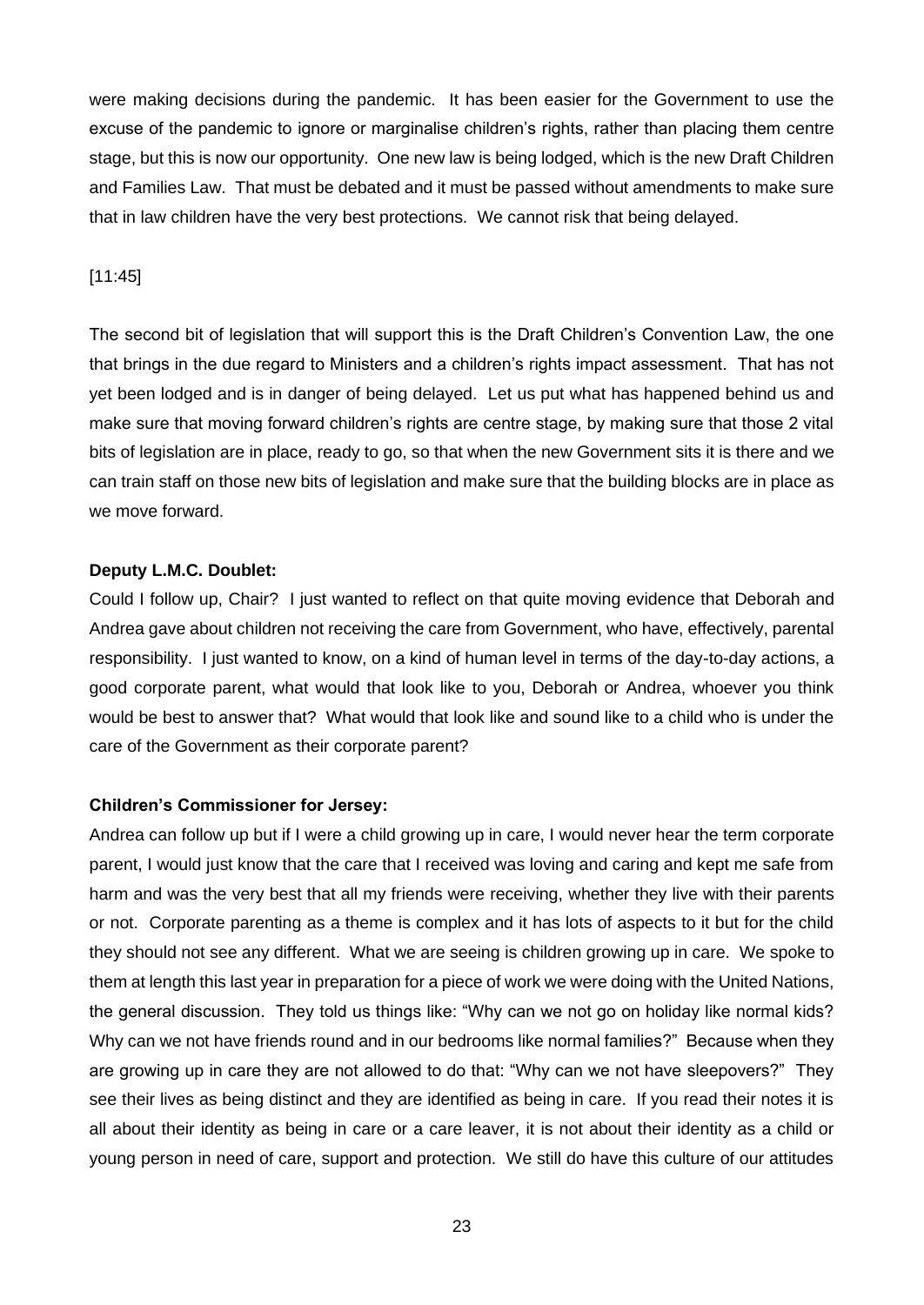towards those children who need our greatest help. I am sure Andrea has much more she can say about what a good corporate parent looks like.

#### **Senior Practitioner, Office of the Children's Commissioner for Jersey:**

Yes, I think Deborah is right. A child in care does not want the Minister to come and visit them, they are not interested in that. They just want you to do what you need to do and they do not need to have anything to do with that, they just want to go about their life. An example being seeing your family on Christmas Day if you live in care and how you are risk assessed, a risk assessment for you to go outside. But I do not apply a risk assessment per se as a document to my children about whether they can make a visit somewhere, the language that is used. We have had children tell us: "I do not know where I am going to live" because the home that they were living in another child has moved in. That does not happen normally, that is not the experience it should be. A corporate parent should make sure that the home of a child is a home, that they do not have to ask for a kitchen door to be unlocked and they do not have to ask to have access to pocket money. It should just be a given that they should be supported to see their friends, to maintain contact with their family. If they are, say, for example, placed at Greenfields, that they can still go to their school, that they can still go out and see people. The only thing Greenfields should be is a locked door on the outside, not on the inside. They should be able to move around freely. That currently does not happen. Sometimes their bedroom doors are locked and that should not be the case.

#### **Deputy R.J. Ward:**

Can I just ask you something there? Sorry to interrupt you, it's just you have triggered something that somebody had said to me, which was that what we have are a lot of heroes who are saving but we do not want that. We just want the structures to be in place, so you do not need people to be heroes because there are rights and there are structures and there are places to live. Most parents do not call themselves heroes, they call themselves parents because that is what you do. Do you think that is a cultural change that is not recognised and there is a reality in that statement?

## **Children's Commissioner for Jersey:**

I think so, yes. I cannot remember, I think it is 2018 that the Government brought in some experts from Leeds, I believe it was, Nigel Richardson is the name, and provided workshops. I attended some of those workshops and some of those were with politicians and Ministers and we talked about what makes a good corporate parent. But it is very much about parenting and it is making sure that during the period that the child is in care that the ambition, where it can be, is that that child goes back to a family member. Because most do at the age of 18 anyway because that is their family. I think maybe there has been a culture in the past about removal from families rather than repairing families, and that is what has to be changed, is we have to accept that we need to repair families, rather than just keep removing children. But when we do remove children and they are in the care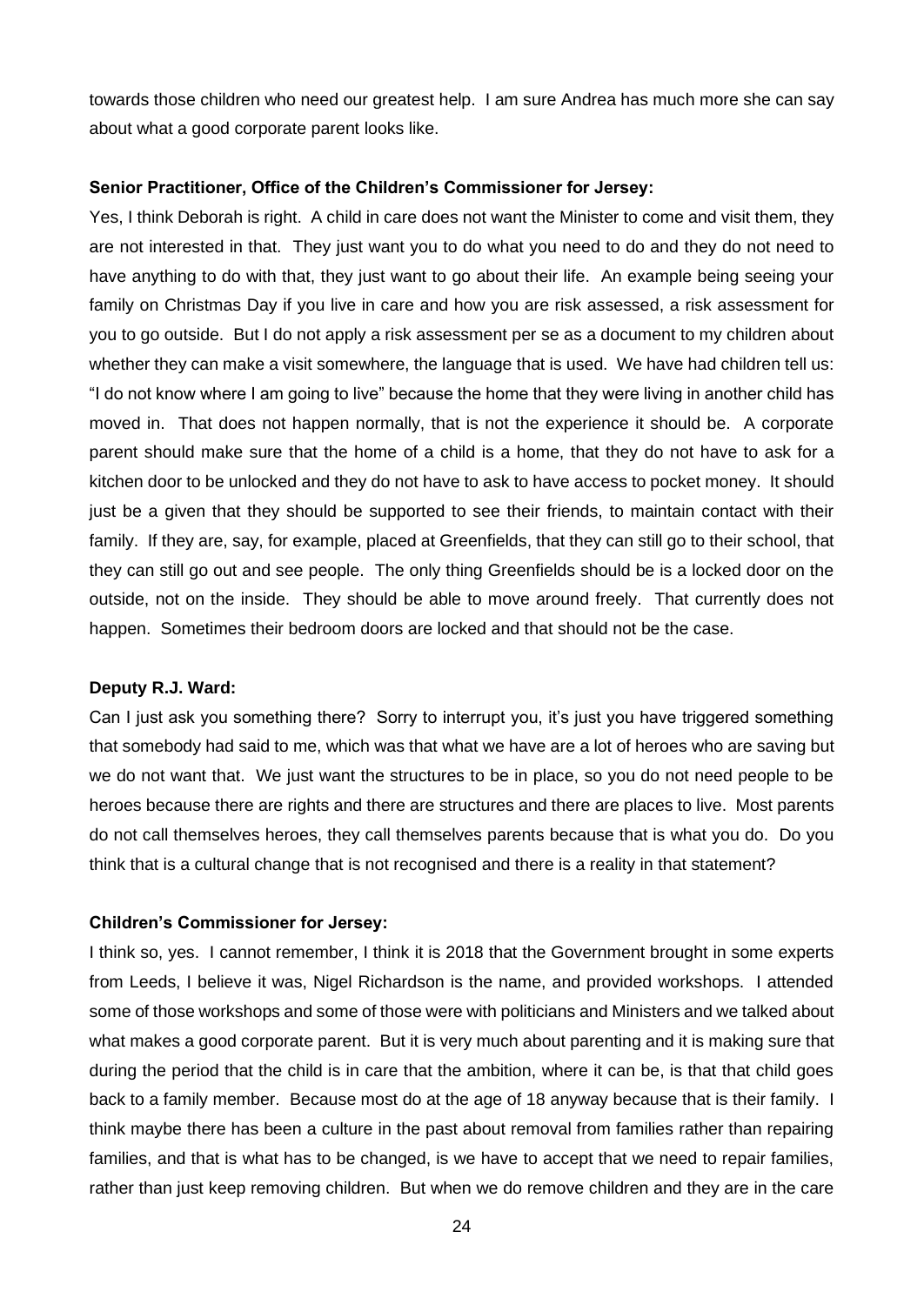of the Minister, not just the fact that they have a home and they can access food and they can see their friends and family where it is safe to do so but they have access to therapeutic care, and this is the bit that has been consistently missing. It is no good just having a meeting with a counsellor once a week and thinking that might do it. Children who have experienced all sorts of adversity growing up need to access evidence-based therapeutic care and we need to spend money to make sure that we are providing that and we are providing that in the right environment, so that children can learn not how to overcome but they can learn to live with the adversity that they have suffered. They can build resilience and they can then grow into healthy adults, and that is the bit that seems to be seriously lacking at the minute.

#### **Deputy R.J. Ward:**

Okay. Sorry, Deputy Doublet, do you mind if we ask a few things in question 11 onwards about post-COVID?

#### **Deputy L.M.C. Doublet:**

Yes, I think we have covered most of 8, have we not?

#### **Deputy R.J. Ward:**

Yes. Okay, thank you.

#### **Deputy L.M.C. Doublet:**

Perhaps a bit on question 10 just to zero in on some of the specific areas of therapeutic services but I am happy for you to cover that.

#### **Deputy R.J. Ward:**

Yes. Yes, let us do the 2 together. One of the things is do you think the Government should develop a comprehensive post-COVID strategy for children and young people and how would those accessing the therapeutic services fit into that? I will throw in another question while I am there. In terms of the unknowns, I note that paediatric inflammatory multisystem syndrome in a few young children in Guernsey has been identified. We hope that does not ... but that increased numbers in children who are not vaccinated happens. Do you think there is a post-COVID strategy that needs to be in place in case, that is not there, both in terms of mental and physical health with the children? What do you see that looking like, if I can ask?

#### **Children's Commissioner for Jersey:**

The Government at the moment have a strategy for children and it is set out in the Children's Plan. But what we saw during the last 2 years is there are very little changes to that plan in terms of we have had this plan, these were our priorities but they have changed because of the pandemic. One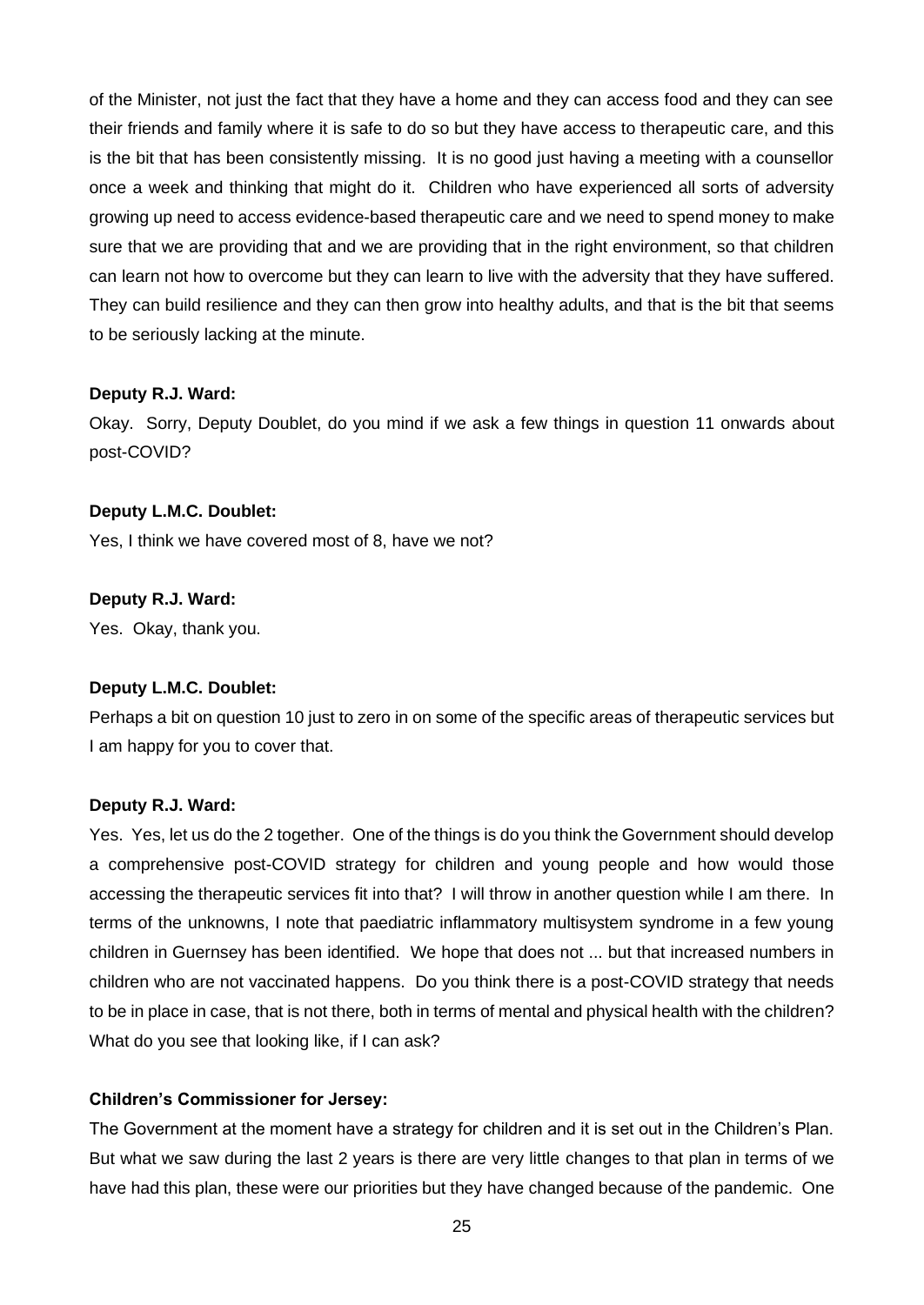of the other issues is that the group leading that plan - in fact it meets this afternoon - is the Children's Strategic Partnership Board. They themselves have not met regularly during the pandemic and they are the ones whose responsibility the plan is to deliver. We have seen great resource through the Government Plan put into areas such as children's mental health and well-being, and indeed aspects of education, but there just seems very little join-up. What I would have liked to have seen is a COVID recovery plan for children. COVID recovery or pandemic recovery is something that in the U.K. local authority officers are trained and I myself have been on training on. What does recovery look like post-pandemic? There always is a plan that joins it all together. We have not got that for children. There is a danger of all the different bits being delivered in isolation. We know that the Youth Service have got extra money to do bits, Education have money to do bits, C.A.M.H.S. have extra money to do bits, but what we have not got is that co-ordinated response. It is broader than the Children's Plan because it is about children's health, children's housing, parents with access to income support and other support. I think that that, moving forward, would be a real recommendation.

#### **Deputy R.J. Ward:**

Okay. I am conscious we have 5 minutes left. Deputy Doublet, do you want to add anything in there because I have précised that question and I might have missed a bit there? Is there anything you want to add or shall I ...?

#### **Deputy L.M.C. Doublet:**

Perhaps question 13. It does not have to be in isolation, I am happy for you to work it into your final remarks.

#### **Deputy R.J. Ward:**

Yes. Yes, in terms of your view on children and young people communicated to and with during the pandemic, how would you characterise that?

# **Deputy L.M.C. Doublet:**

Can I just add to that and say not just communicating to them but how were they listened to and were their voices heard?

#### **Deputy R.J. Ward:**

Yes, I think when I said "with" that is what I meant but, yes, that is a much better way to put it, so that is fine.

#### **Deputy L.M.C. Doublet:**

Sorry, yes.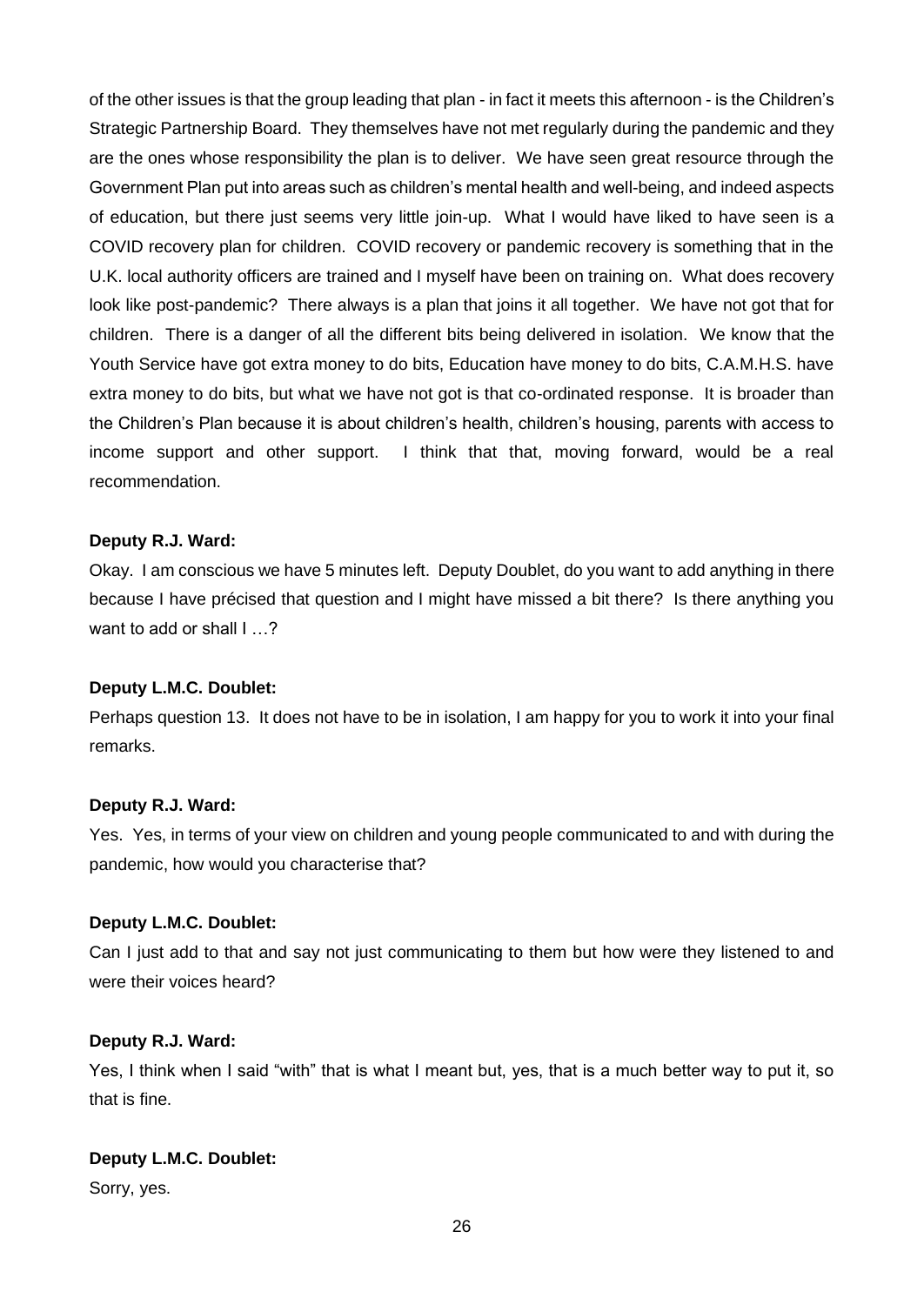#### **Deputy R.J. Ward:**

No, no, you are right. Sorry, Deborah, go on.

#### **Children's Commissioner for Jersey:**

I think what we will say is that there was insufficient targeted messaging for children and young people. For example, more recently I took part in a Facebook live event with Dr. Ivan Muscat, the Director General, and others and it was a really successful event. The young people were properly supported by their schools to take part and young people reported that it was a good mechanism, but it has happened once in 2 years. As you know, I have a statutory Youth Advisory Panel. They wrote to the Chief Minister right at the beginning of the pandemic asking to meet with him and others to talk about their concerns; that was never granted. The Minister for Children and Education did, on one occasion I believe, take part in a radio interview but this was a Youth Service radio channel, so not open to all children and young people. I think there have been missed opportunities. Often the Chief Minister has spoken directly to children through social media outlets that children do not look at. For example, there was a Facebook session, which was also on Twitter, and children do not use those mediums; they were also at a time when they would have been in school. I remember a time when the Chief Minister was directly talking to teenagers in a really inappropriate way. I think the comment was around their grandparents dying if they share a vape because they might pass the disease. We have routinely, over the last 2 years, offered to support the Government in their communications to children. We have been involved in providing some written words that they can use. At the moment we are helping co-write child-friendly literature around vaccinations for younger children but that should have happened right from the beginning. I think children will say that the messaging to them was on occasions patronising and did not answer all of their questions. As we have said before, COVID is not going away in a hurry, so it is something that could be routinely addressed. One-off Instagram posts or TikTok posts from the central comms unit, they are great but it is not enough, you have to do it constantly. We have had opportunities where Ministers have gone into schools but that should have happened in lots of schools and we should be able to do more of that. Also, for example, Dr. Muscat has been into a school, I believe. Again, it would be good to do that in all schools and regularly so youngsters can ask questions of how they have been affected. Andrea, do you have any more on that?

#### **Senior Practitioner, Office of the Children's Commissioner for Jersey:**

I think there is an opportunity here around looking at participation and engagement across all of government and I am thinking of the strategy in-Island. It might be worth looking at the Irish Government of how engagement with children is embedded into their strategy across all departments, so you are not picking it up as an ad hoc, it is planned for. I think, as we move forward with an election and a new Government coming, that is potentially an opportunity to really be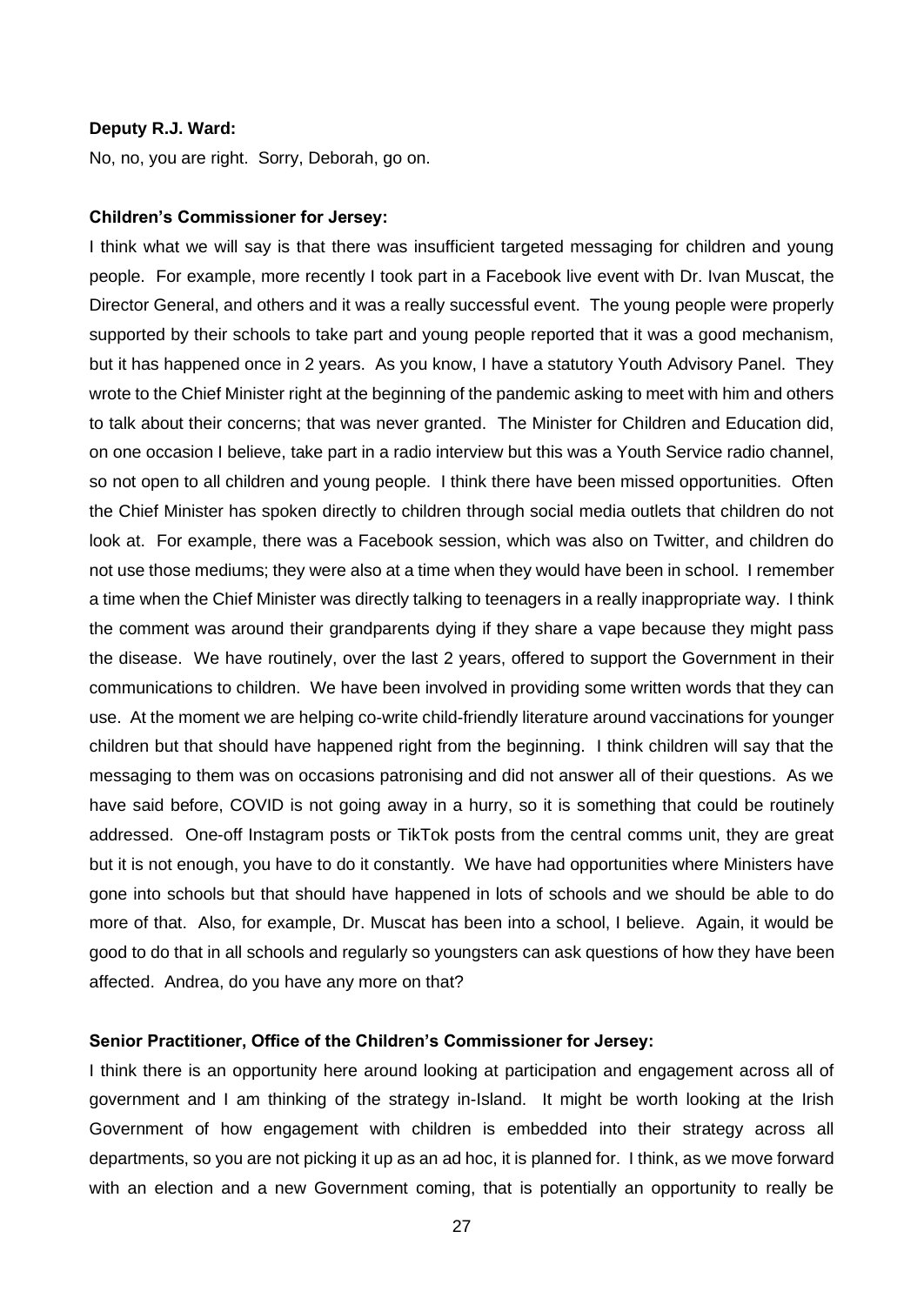engaging the voice of children across all areas so that it becomes a much more seamless thing, rather than a responsive thing.

# [12:00]

# **Children's Commissioner for Jersey:**

Yes. We still do not have a participation strategy, a national strategy for children. It is something that I was asking about 4 years ago but it still has not been concluded. A national participation strategy for Jersey would set out a set of principles around how you engage with children and young people and how you enable them to participate. It is fundamental moving forward. It is not a difficult thing to achieve. It is something that the Youth Parliament could lead on. But it is definitely required, so that when we do engage children it is not in a tokenistic way. We do not have children sat at some sort of event reading out a poem and then the adults just carry on with their whatever it is that they are going to talk about, so that is important too.

# **Deputy R.J. Ward:**

Okay. I am conscious it is 12 o'clock and the time for the hearing has come around. I can finish by asking you the final question, which is what are the key messages you would like to put to children and young people about the pandemic and, hopefully, the road to recovery from it, that you would like to get across, both to young people, to Government, to us as a panel, and for our report?

# **Deputy L.M.C. Doublet:**

Can I just add to that, Chair, before it is answered?

# **Deputy R.J. Ward:**

Please do.

# **Deputy L.M.C. Doublet:**

I would love to hear the answer to that but also on the flip side from your understanding, Deborah, of what children need and want, could you tell us what their key messages might be from the evidence that you have gathered from them?

# **Children's Commissioner for Jersey:**

I will quote the recommendations at the back of the report. There are 5 and there are examples of how it can be done. But just for those who might be listening, it is really important that children's rights are embedded in our law, in our policy and any budgetary decision-making, so that children's rights are given a priority. That is what children first means. The second thing is making sure that when those decisions are made and when actions are taken that they do not adversely discriminate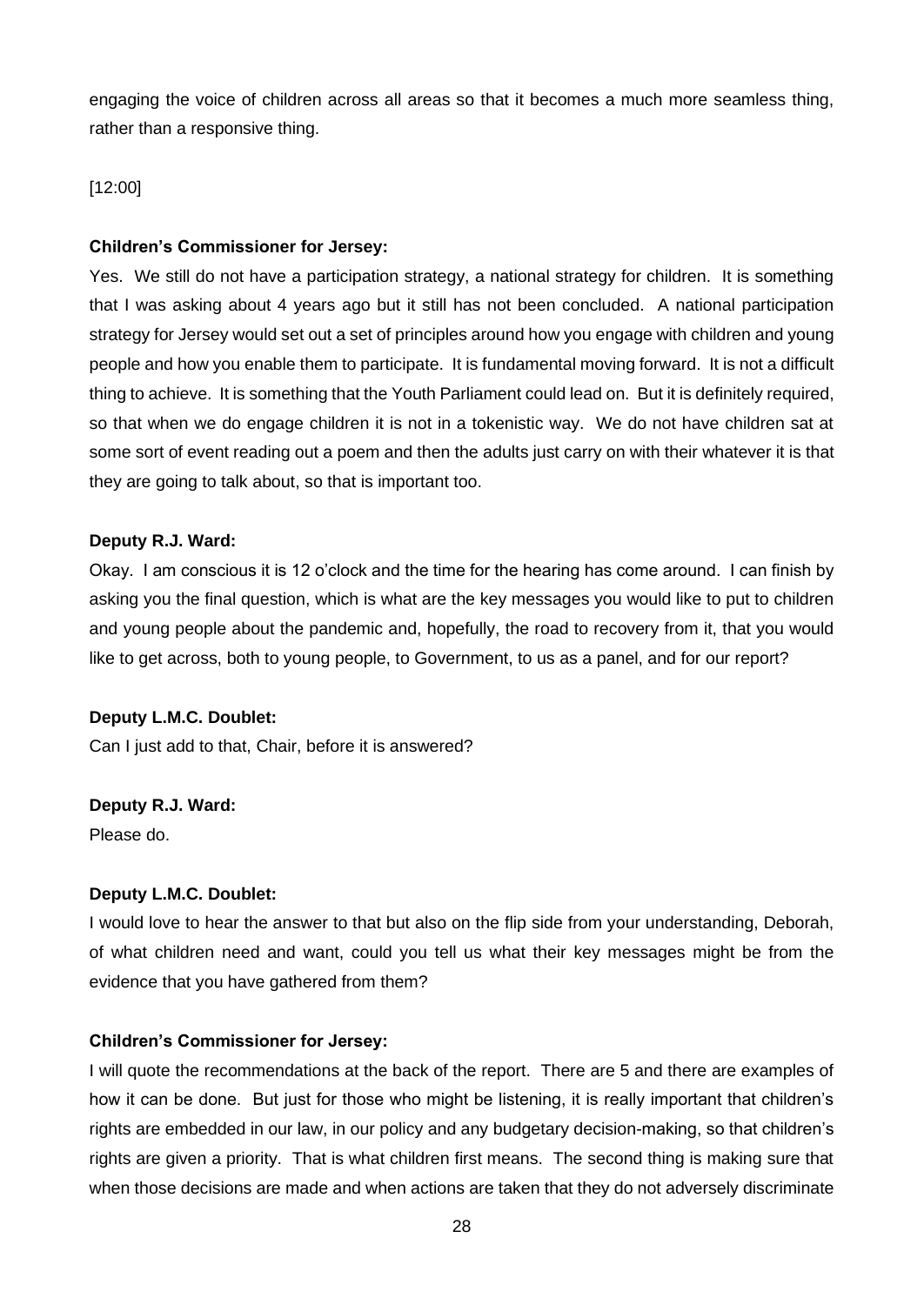against children or particular groups of children. What we have seen during the pandemic is that particular groups of children have been adversely affected, so children living in situations of vulnerability, for example, and children caught up in the justice system. The third is we must empower children. That means making sure children know and understand their rights through education but other information, so the Government must communicate with them. Because if children know their rights then they can exercise them and can take advantage of them, particularly during a public emergency. The fourth is making sure that if you do carry out a survey that those views are not just heard but they are given due weight in any decision-making process. There has been a joint Children's Commissioner and Government survey but there has been other surveys as well of children, but children are not seeing the join-up. The Government need to say: "We spoke to you and you said this and so this is what we are doing. We have listened to you and we have taken your views into account." That is really important because it gives children a sense of agency, it means that they are connected. They are more likely then to buy into things like taking up a vaccination or taking heed of other public health measures. The last one is about accountability. Our Government are accountable to children, so you must make sure that at all levels Government are complying with children's rights and, therefore, children's rights monitoring is really important. It would be good to see some children's rights benchmarked moving forward so that we can see when they have improved. That is what I would say, Deputy Doublet. In response to your second part of the question, have a read of "Life on the Rock". We have some printed-out copies and if you like we can get a couple to you because they are meaty; that is what children are saying, what life is like growing up in Jersey just now, and I think we should take heed to that.

#### **Deputy R.J. Ward:**

Okay. Thank you very much for your time today and for all the evidence. It is always difficult when you are … you are not on your own, you have good backup from Andrea there, so that is great. I would just say thank you for all the information you have given us. We will be producing a report in due course and using all of the evidence that we have gained. Unless there is anything else you want to add, I will say thank you very much and we will call the hearing to an end. Thank you.

#### **Children's Commissioner for Jersey:**

Thank you, Deputy Ward and Deputy Doublet.

#### **Senior Practitioner, Office of the Children's Commissioner for Jersey:**

Thank you.

#### **Children's Commissioner for Jersey:**

Thank you, Andrea.